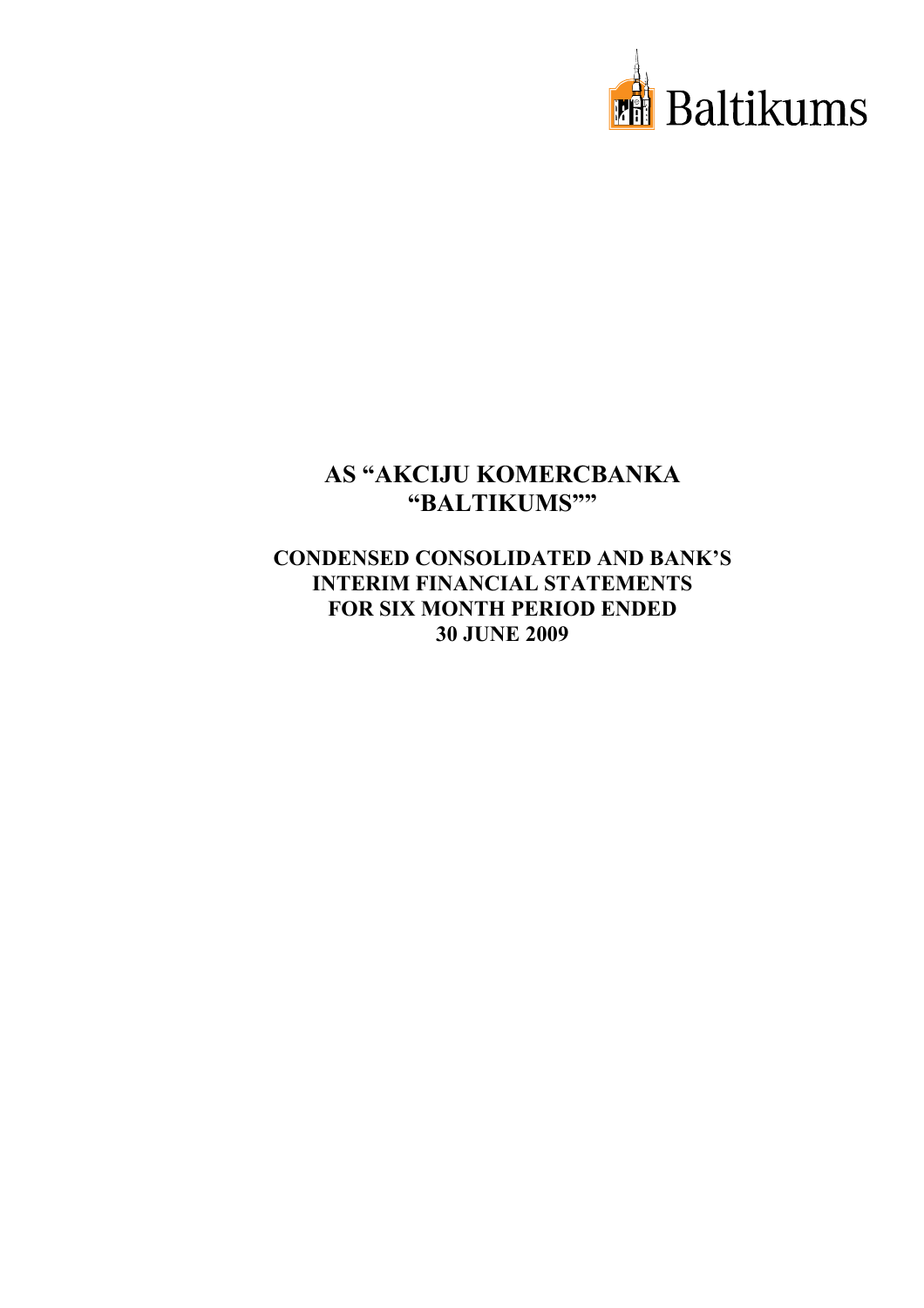## **CONTENTS**

|                                                                             | Page      |
|-----------------------------------------------------------------------------|-----------|
| Report of the Management                                                    | $3 - 4$   |
| The Supervisory Council and Board of the Bank                               | 5         |
| Statement of the Management's Responsibilities                              | 6         |
| Auditors' Report                                                            | $7 - 8$   |
| Condensed Consolidated and Bank's Interim Financial Statements:             |           |
| Condensed Consolidated and Bank's Interim Income Statement                  | 9         |
| Condensed Consolidated and Bank's Interim Statement of Comprehensive Income | 10        |
| Condensed Consolidated and Bank's Interim Statement of Financial Position   | $11 - 12$ |
| Condensed Consolidated Interim Statement of Changes in Equity               | 13        |
| Condensed Bank's Interim Statement of Changes in Equity                     | 14        |
| Condensed Consolidated and Bank's Interim Statement of Cash Flows           | 15        |
| Notes to the Consolidated and Bank's Condensed Interim Financial Statements | $16 - 34$ |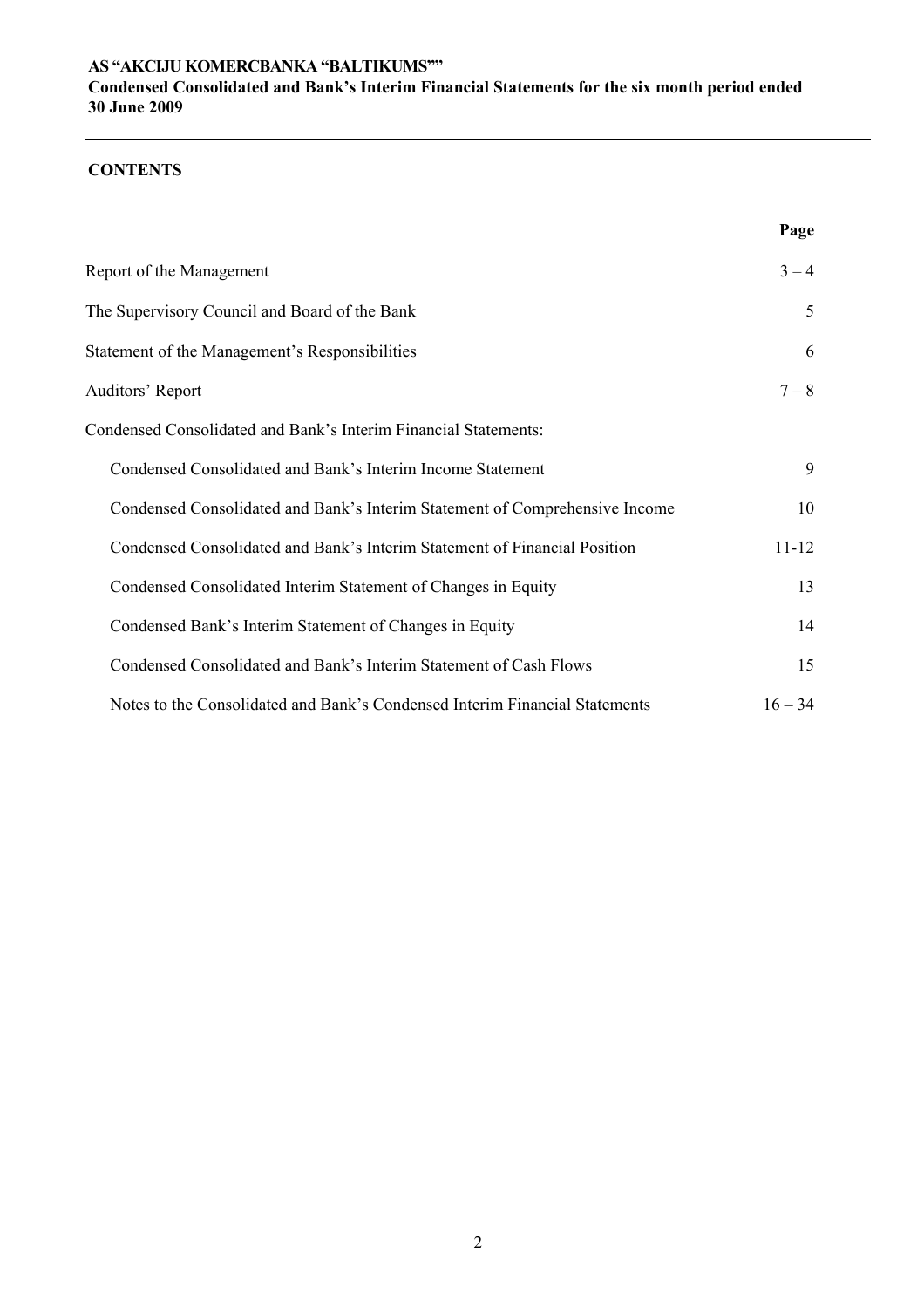#### **REPORT OF THE MANAGEMENT**

#### **Dear Shareholders, customers and partners,**

The first six months of 2009 were marked by continued stable development of AS "Akciju komercbanka "Baltikums"" (hereinafter Baltikums Bank) characterized by the key financial indicators and strengthened position on the selected niches of operation.

Conservative approach to risk management, consistency of strategic objectives, and establishment of long-term relations with customers are the three pillars of Baltikums Bank, a successfully growing contemporary bank.

On the ninth year of its operations, the Bank successfully functions in Riga, Limassol, Kiev, and Almaty, as well as has representation offices in Russia and Azerbaijan. Baltikums Bank and its foreign branches employ 150 international professionals.

The profit of Baltikums Bank for the first six months of the year amounted to LVL 901 thousand, profit of the Group for the six months of the year amounted to LVL 1 671 thousand. As at 30 June this year, the Bank's assets represented LVL 99.617 million and Group's assets – LVL 103.799 million. At the end of June, Baltikums Bank had issued loans of LVL 26.411 million including loans to households for home purchase worth LVL 14.1 thousand and mortgage loans worth LVL 31.7 thousand. Deposits attracted as at the end of June amounted to LVL 74.875 million.

Such results in 2009 when the world and Latvia was shaken by an unprecedented crisis and instability became possible thanks to the Bank's well-thought-out and precise strategy and its professional team. Despite the decrease in assets resulting from a drop in the Bank customers' turnover, Baltikums Bank remains one of the 10 banks in Latvia that continue operating with profit, the number of opened customer accounts keeps growing, the efficiency of operations increases, funds are invested in information technologies and expansion of the Bank's international branch network. As the competition shrinks due to crisis, the Bank perceives opportunities in pursuing new directions of operation and improving the existing ones.

Baltikums Bank still maintains very high liquidity and balance structure indicators and the high capital adequacy significantly exceeds that required by supervisory authorities.

Currently, the Bank focuses on three basic trends of its operations: *Private Banking*, *Corporate Banking* and *Wealth Management*.

During the first 6 months of 2009, Baltikums Banka has introduced an entity of private bankers who facilitate further development of Private Banking services, successfully launched and set as a priority earlier. Now Baltikums Bank employs a new team of sales and customer service professionals and sales of the Bank's investment products and services have brought the first returns.

This year, Baltikums Bank has successfully redeemed the second issue bonds and gradually continues redeeming public bonds issued by the bank earlier from the financial market on its own initiative. Thus the investors of the Bank's bonds have an opportunity to sell the Bank's bonds held by them at the current market price before their maturity.

The Bank's interest in redemption of its own bonds results from the following factors. First, Baltikums Bank has a considerable amount of free funds. Second, these bonds are traded on the market with a significant discount to the nominal; therefore, Baltikums Banka redeems the bonds prematurely and thus minimizes interest expenses. In addition, the Bank believes that by ensuring market liquidity of its bonds it contributes to maintaining good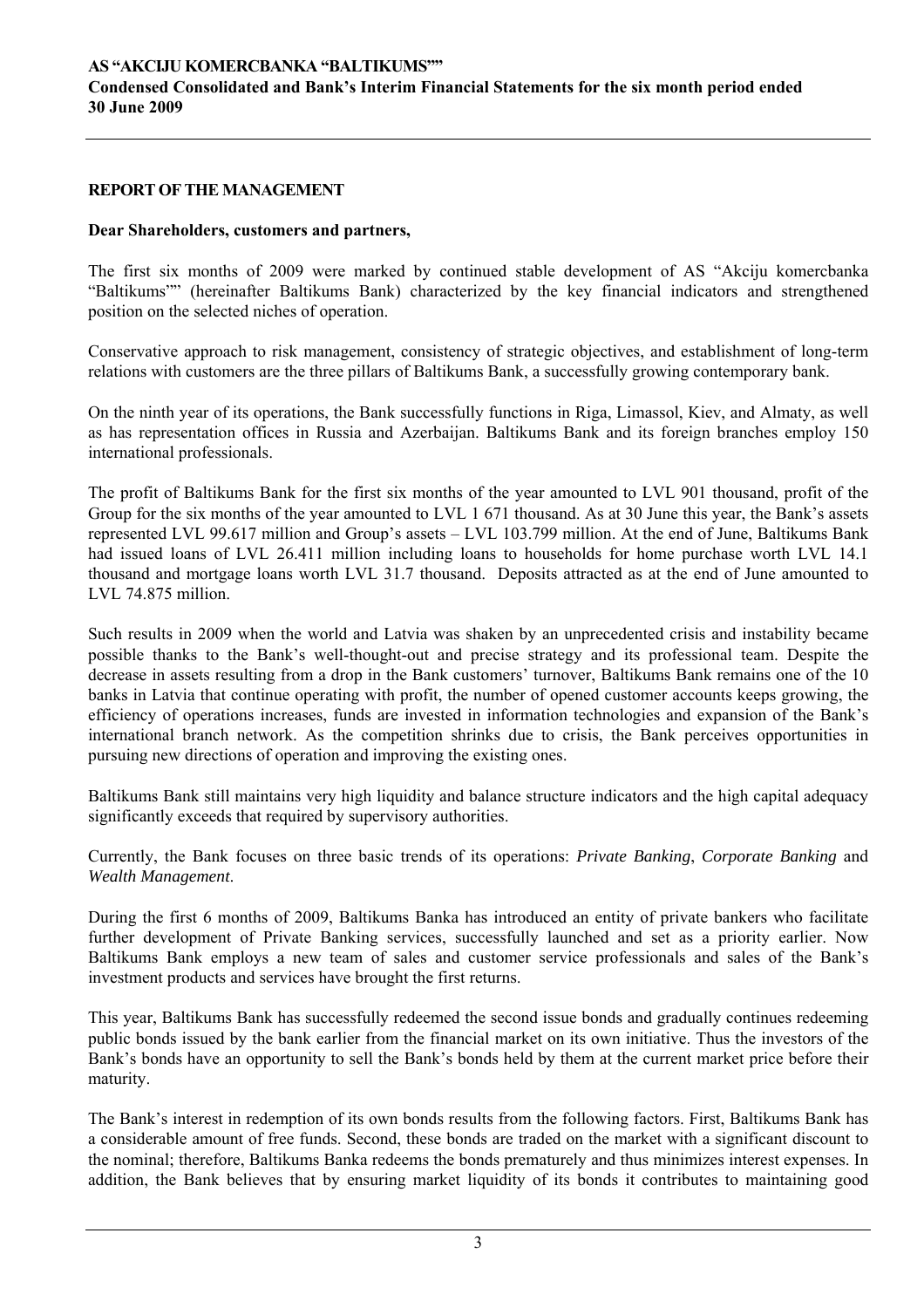business relationships with investors both today and in the future. The Bank's opinion is that it is particularly important these days when there is certain instability and nervousness on the markets.

In the future, the Bank might consider more bond issues depending on the situation in the financial markets and customer demand for financing of promising projects.

Baltikums Bank has obtained a permit from the Cyprus Central Bank for offering its services in Cyprus according to the principles of free competition*.* Now customers of the Cyprus branch which successfully launched its operations in the beginning of the year will be able to enjoy a full range of products, services, and solutions both within day-to-day banking service and in Corporate Banking, Private Banking and Investment Banking, in payment card programs, as well as in comprehensive operations in financial markets without any restrictions.

The Bank constantly improves its business models introducing the latest technologies and methodology. However, our philosophy and business approach remains unchanged. Baltikums Bank is an independent private bank and a family business. The Bank has Latvian origins and its objective is to join the leading independent private banks in the European Union to provide modern and demanded banking products, services and solutions aimed at facilitating business and at retaining and increasing our customers' wealth.

Baltikums Bank is famous for its consistent approach to establishing and maintaining mutually beneficial relations with its customers. Paying close attention to research and new developments, we create products, services, and solutions that are sought after, first of all, because they are created in our customers' interests and represent our response to the customers' needs and desires. Baltikums Bank was established as a commercial bank and its entrepreneurial spirit is close and familiar to customers: private entrepreneurs, high net worth individuals, and professional investors.

In addition, the Bank's objective is not only to provide its customers with professional and quality service but also to join forces in order to create environment for business, capital, assets, and risk management, which, in addition to financial benefits, will offer our customers more stability and confidence regarding their future and that of their families and their partners. This is our responsibility as private bankers.

Our values remain unchanged: independence and objective approach, security, responsibility, and comprehensive protection of our customer's interests. We are grateful to all our customers for cooperation and loyalty in these complicated times and look forward to continuing our successful cooperation in the future.

Aleksandrs Peškovs *Chairman of the Council*   Aldis Reims *Chairman of the Board*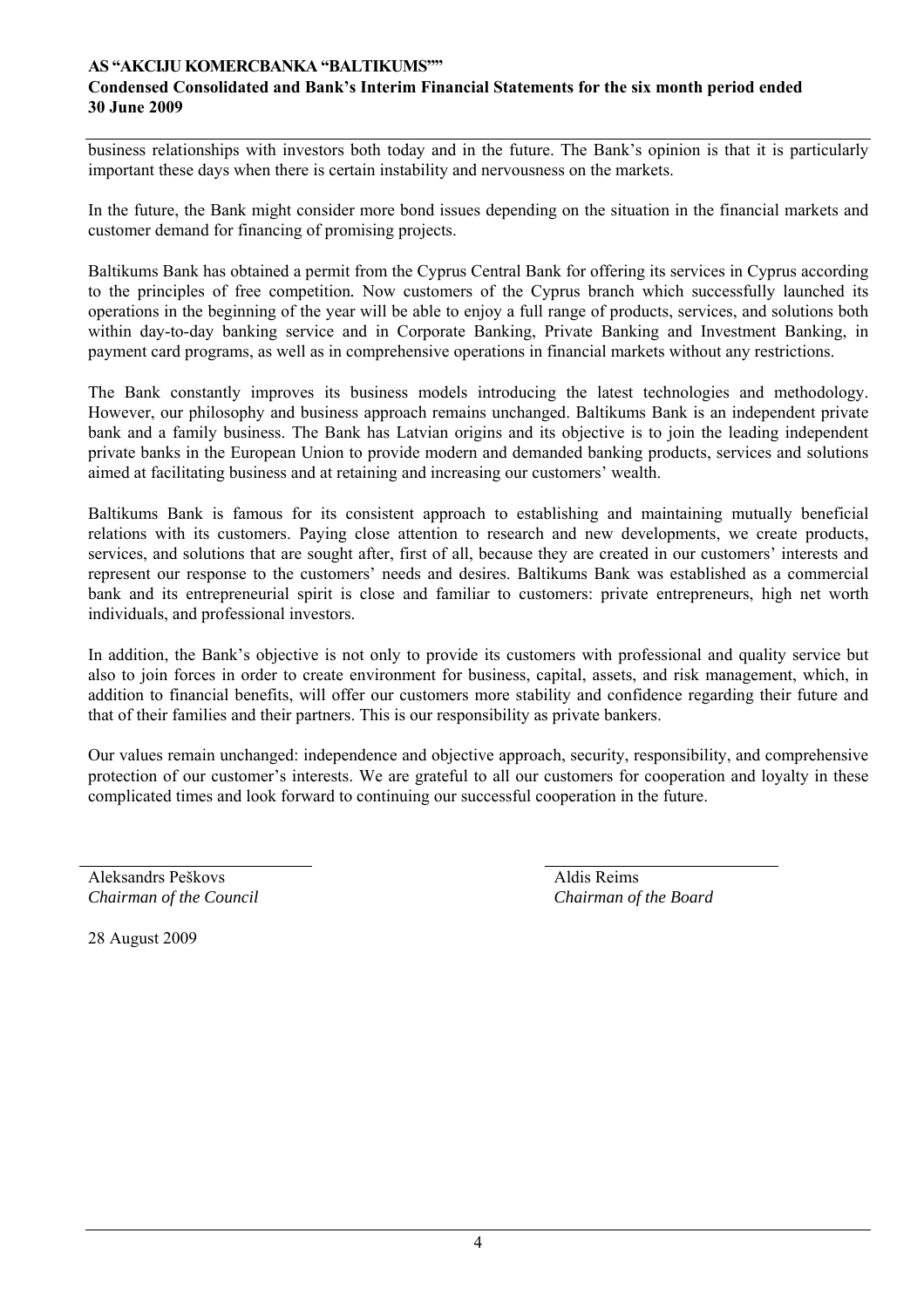**Condensed Consolidated and Bank's Interim Financial Statements for the six month period ended 30 June 2009** 

# **THE SUPERVISORY COUNCIL AND BOARD OF THE BANK**

#### **Council as of 30 June 2009**

| Name, surname      | <b>Position</b>                | Date of appointment |
|--------------------|--------------------------------|---------------------|
| Aleksandrs Peškovs | Chairman of the Council        | 22 June 2001        |
| Sergejs Peškovs    | Member of the Council          | 22 June 2001        |
|                    | Deputy Chairman of the Council | 25 July 2002        |
| Olegs Čepulskis    | Member of the Council          | 22 June 2001        |
| Andrejs Kočetkovs  | Member of the Council          | 22 June 2001        |
|                    |                                |                     |

There have been no changes in the Supervisory Council during the reporting period.

### **Management Board as of 30 June 2009**

| Name, surname               | <b>Position</b>                                                      | Date of appointment |
|-----------------------------|----------------------------------------------------------------------|---------------------|
| Aldis Reims                 | Member of the Board                                                  | 20 August 2001      |
|                             | Acting Chairman of the Board                                         | 1 July 2002         |
|                             | Chairman of the Board                                                | 25 April 2003       |
| Dmitrijs Latiševs           | Member of the Board                                                  | 1 July 2002         |
|                             | Deputy Chairman of the Board                                         | 25 April 2003       |
| Leonarda Višņevska          | Member of the Board                                                  | 25 April 2003       |
| Tatjana Drobina             | Member of the Board                                                  | 30 April 2008       |
| <b>Aleksandrs Halturins</b> | Member of the Board                                                  | 30 April 2008       |
|                             | There have been no changes in the Board during the reporting period. |                     |

On behalf of the Bank's management,

Aleksandrs Peškovs Chairman of the Council  Aldis Reims Chairman of the Board

28 August 2009

5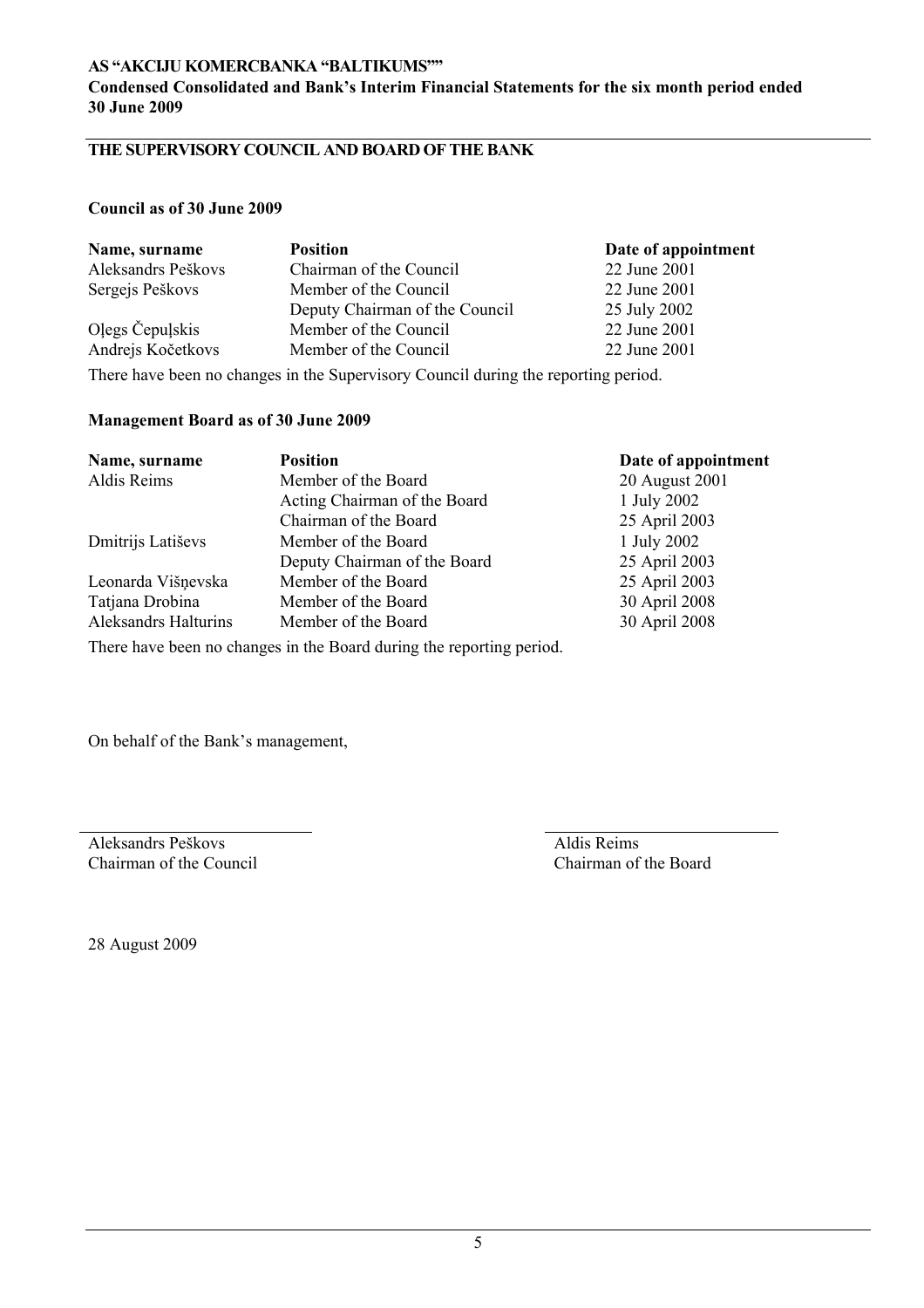# **STATEMENT OF THE MANAGEMENT'S RESPONSIBILITIES**

Riga

The management of the AS "Akciju Komercbanka "Baltikums"" (the Bank) is responsible for the preparation of the condensed consolidated interim financial statements of the Bank and its subsidiaries (the Group) as well as for the preparation of the condensed interim financial statements of the Bank. The consolidated and Bank financial statements are prepared in accordance with International accounting standard Nr.34 on a going concern basis. Appropriate accounting policies have been applied on a consistent basis. Prudent and reasonable judgments and estimates have been made by the management in the preparation of the financial statements.

The consolidated and Bank financial statements on pages 9 - 34 are prepared in accordance with the source documents and present the financial position of the Group as at 30 June 2009 and the results of its performance and cash flows for the six months period ended 30 June 2009.

The management of the Bank is responsible for the maintenance of a proper accounting system, safeguarding the Group's assets, and the prevention and detection of fraud and other irregularities in the Group. The management is also responsible for operating the Bank in compliance with the Law on Credit Institutions, regulations of the Finance and Capital Markets Commission and other legislation of the Republic of Latvia applicable to credit institutions.

On behalf of the Bank's management,

Aleksandrs Peškovs *Chairman of the Council*  Aldis Reims *Chairman of the Board* 

Riga, 28 August 2009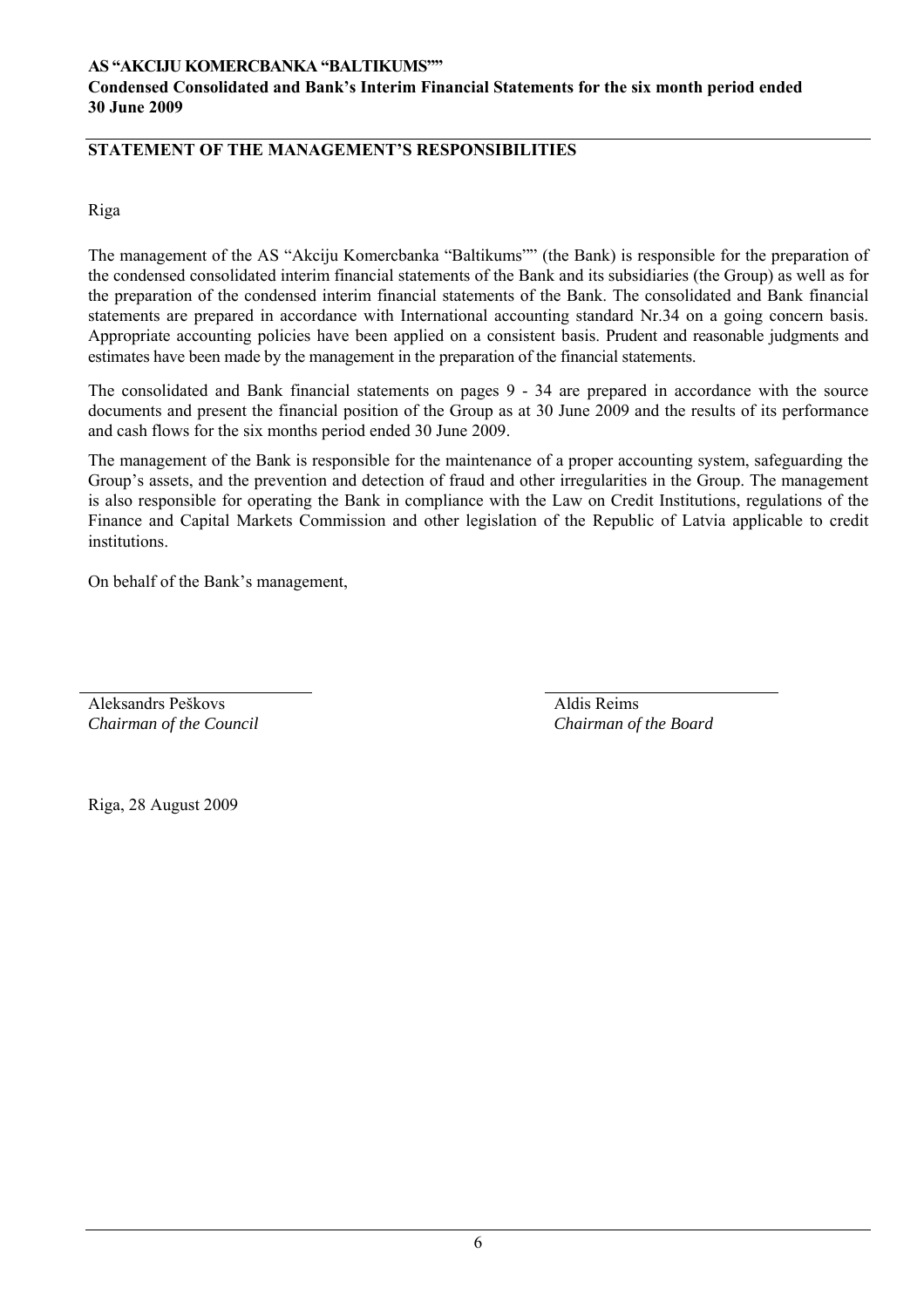

**KPMG Baltics SIA** Vesetas iela 7 Riga LV 1013 l atvia

Phone +371 670 380 00 Fax +371 670 380 02 Internet: www.kpmg.lv

# **Independent Auditors' Report**

# To the Shareholders of JSC "Komercbanka "Baltikums""

#### Report on the Interim Condensed Consolidated and Bank Financial Statements

We have audited the accompanying interim condensed financial statements of JSC "Komercbanka "Baltikums"" ("the Bank"), which comprise the statement of financial position as at 30 June 2009, the related income statement and statements of comprehensive income. changes in shareholders' equity and cash flows for the six month period ended 30 June 2009, and a summary of significant accounting policies and other explanatory notes, as set out on pages 9 to 34. We have also audited the accompanying interim condensed consolidated financial statements of JSC "Komercbanka "Baltikums"" and its subsidiaries ("the Group"), which comprise the statement of financial position as at 30 June 2009, the related income statement and statements of comprehensive income, changes in shareholders' equity and cash flows for the six month period ended 30 June 2009, and a summary of significant accounting policies and other explanatory notes, as set out on pages 9 to 34.

#### Management's Responsibility for the Financial Statements

Management is responsible for the preparation and fair presentation of these interim condensed financial statements in accordance with IAS 34 *Interim Financial Reporting*. This responsibility includes: designing, implementing and maintaining internal control relevant to the preparation and fair presentation of financial statements that are free from material misstatements, whether due to fraud or error; selecting and applying appropriate accounting policies; and making accounting estimates that are reasonable in the circumstances.

#### Auditors' Responsibility

Our responsibility is to express an opinion on these interim condensed financial statements based on our audit. Except as described in the Basis for Qualified Opinion paragraph, we conducted our audit in accordance with International Standards on Auditing. Those standards require that we comply with relevant ethical requirements and plan and perform the audit to obtain reasonable assurance whether the interim financial statements are free of material misstatement.

An audit involves performing procedures to obtain audit evidence about the amounts and disclosures in the interim financial statements. The procedures selected depend on our judgment, including the assessment of the risks of material misstatement of the interim condensed financial statements, whether due to fraud or error. In making those risk assessments, we consider internal control relevant to the preparation and fair presentation of the interim condensed financial statements in order to design audit procedures that are appropriate in the circumstances, but not for the purpose of expressing an opinion on the effectiveness of the internal control. An audit also includes evaluating the appropriateness of accounting principles used and the reasonableness of accounting estimates made by management, as well as evaluating the overall presentation of the interim condensed financial statements.

We believe that the audit evidence we have obtained is sufficient and appropriate to provide a basis for our opinion.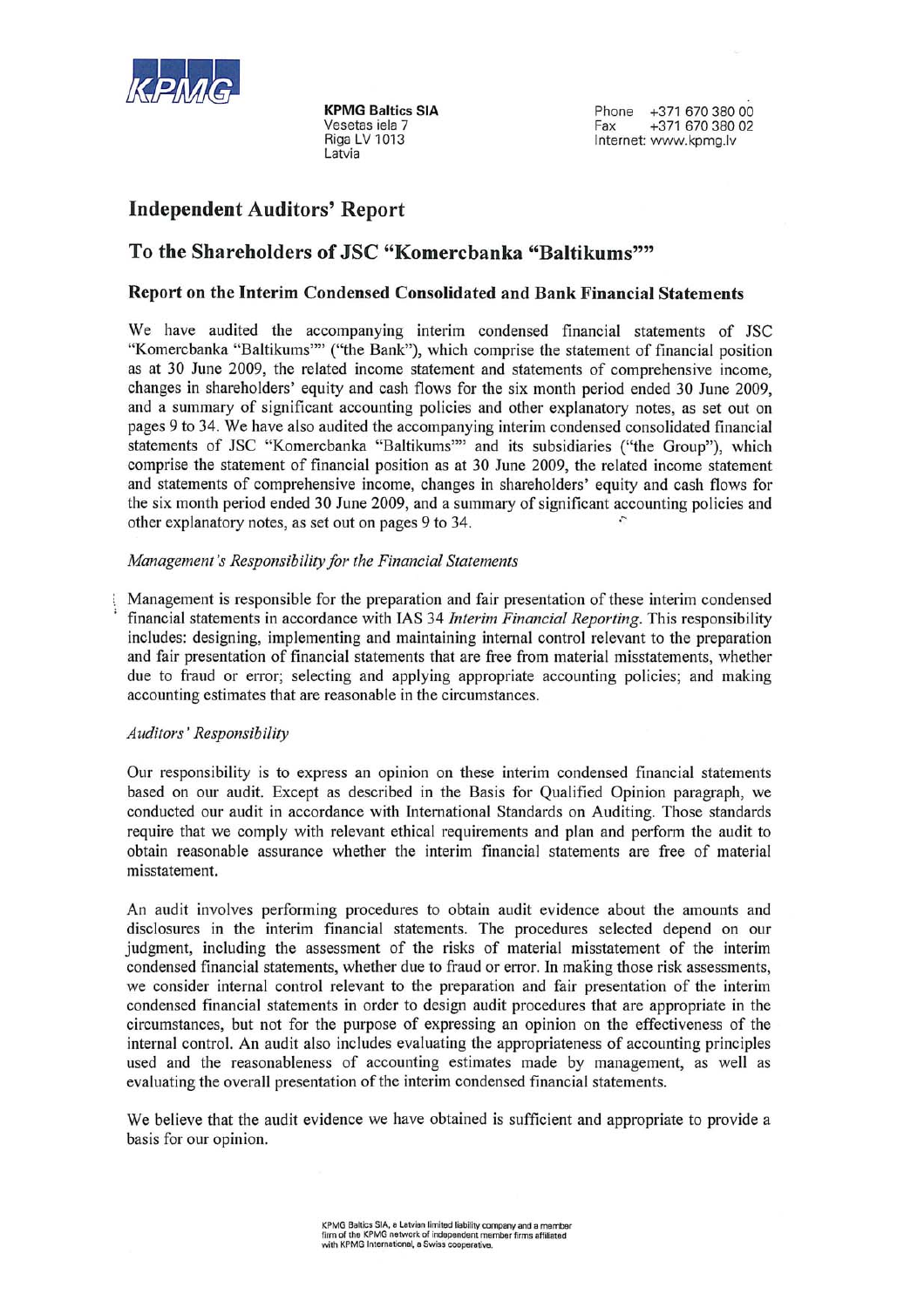

#### **Basis for Qualified Opinion**

As described in Note 16 to the interim condensed consolidated financial statements, in the six month period ended 30 June 2009 the Group has recognized gains arising from equity accounting for investment in AAS "Baltikums" (associated company) of LVL 238 thousand. We were unable to obtain sufficient audit evidence supporting the financial results of AAS "Baltikums" for the six month period ended 30 June 2009 and consequently are unable to conclude whether any adjustments might be necessary to the net profit of the Group for the six month period ended 30 June 2009 and the balance of investment in AAS "Baltikums" as at 30 June 2009.

#### Qualified Opinion

In our opinion, the interim condensed financial statements of JSC "Komercbanka "Baltikums"" are prepared, in all material respects, in accordance with IAS 34 Interim Financial Reporting.

In our opinion, except for the effect, if any, on the interim condensed consolidated financial statements of the matter described in the Basis for Qualified Opinion paragraph, the interim condensed consolidated financial statements of the Group are prepared, in all material respects, in accordance with IAS 34 Interim Financial Reporting.

#### Other matters

We draw attention to the fact that corresponding figures for the six month period ended 30 June 2008 were not audited by independent auditor.

**KPMG Baltics SIA** Licence Nr. 55

Ondrej Fikrle

Inga Lipšāne

Ondrej Fikrle Partner pp KPMG Baltics SIA Riga, Latvia 28 August 2009

Inga Lipšāne Sworn Auditor Certificate No. 112

This report is an English translation of the original Latvian. In the event of discrepancies between the two reports, the Latvian version prevails.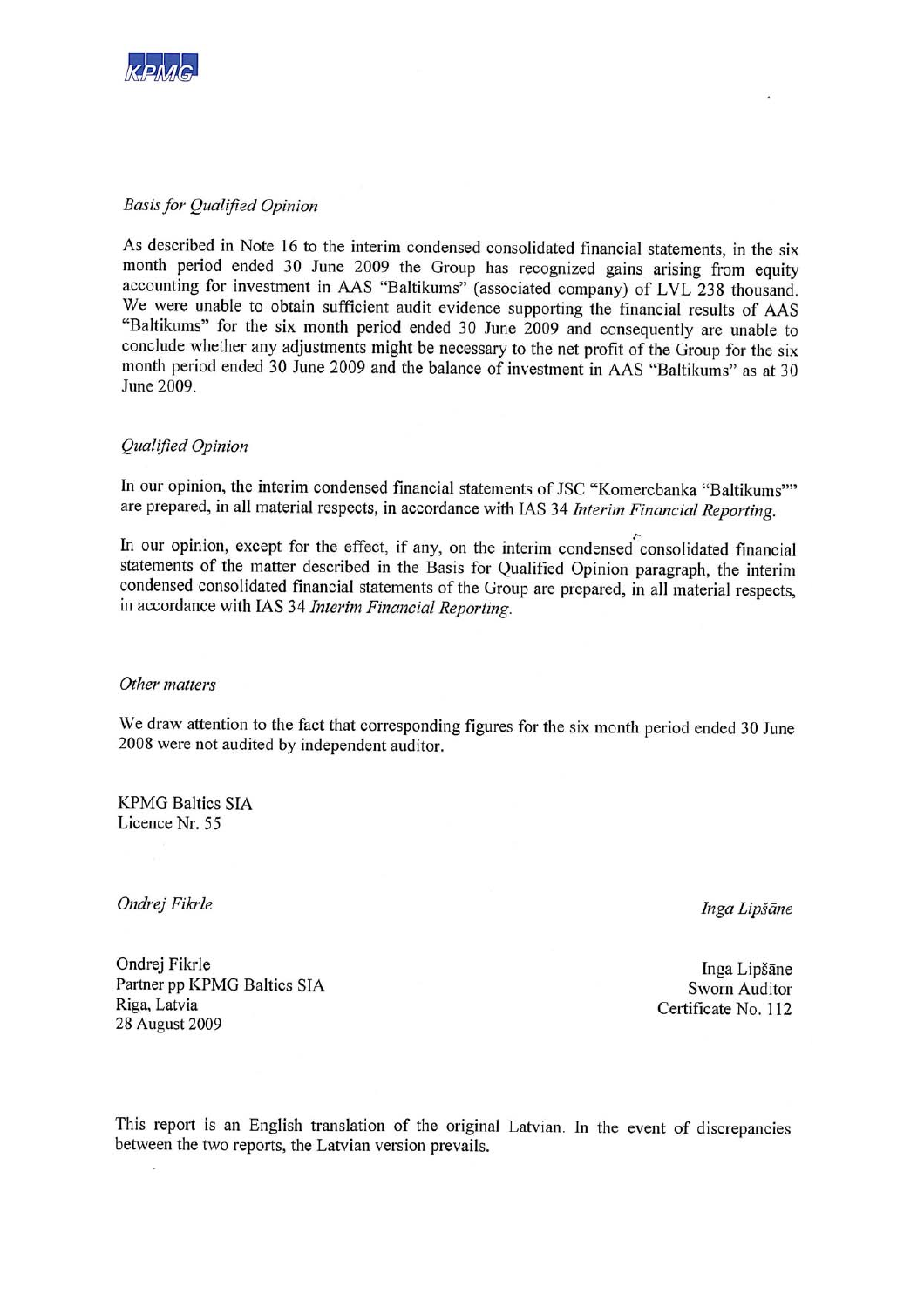#### **Condensed Consolidated and Bank's Interim Financial Statements for the six month period ended 30 June 2009**

# **CONDENSED CONSOLIDATED AND BANK'S INTERIM INCOME STATEMENT**

|                                               | <b>Notes</b>   | 6 month period ended<br>30 June 2009 |                                | 6 month period ended<br><b>30 June 2008</b><br><b>Unaudited</b> |                                |
|-----------------------------------------------|----------------|--------------------------------------|--------------------------------|-----------------------------------------------------------------|--------------------------------|
|                                               |                | Group<br><b>LVL</b> '000             | <b>Bank</b><br><b>LVL</b> '000 | Group<br><b>LVL</b> '000                                        | <b>Bank</b><br><b>LVL</b> '000 |
| Interest income                               |                | 3 0 5 5                              | 3 0 2 9                        | 2 2 5 4                                                         | 2 2 3 5                        |
| Interest expense                              |                | (600)                                | (561)                          | (731)                                                           | (717)                          |
| Net interest income                           | $\overline{7}$ | 2 4 5 5                              | 2 4 6 8                        | 1523                                                            | 1518                           |
| Fee and commission income                     |                | 2 0 5 0                              | 2 0 4 7                        | 2 0 2 0                                                         | 2 0 0 8                        |
| Fee and commission expense                    |                | (357)                                | (357)                          | (387)                                                           | (383)                          |
| Net commission and fee income                 | 8              | 1693                                 | 1690                           | 1633                                                            | 1625                           |
| Net gain on financial instruments at fair     |                |                                      |                                |                                                                 |                                |
| value through profit or loss                  |                | 360                                  | 360                            | 231                                                             | 231                            |
| Net foreign exchange income                   |                | 402                                  | 402                            | 1606                                                            | 1607                           |
| Other operating income                        |                | 253                                  | 93                             | 114                                                             | 67                             |
| <b>Operating income</b>                       |                | 5 1 6 3                              | 5 0 13                         | 5 107                                                           | 5 0 48                         |
| Administrative expenses                       |                | (2789)                               | (2684)                         | (1902)                                                          | (1830)                         |
| Other operating expenses                      |                | (76)                                 | (58)                           | (275)                                                           | (13)                           |
| Impairment of financial assets                | 17             | (718)                                | (1 223)                        | (408)                                                           | (408)                          |
| Gains arising from investment in              |                |                                      |                                |                                                                 |                                |
| associates                                    | 16             | 238                                  |                                |                                                                 |                                |
| <b>Total operating expenses</b>               |                | (3345)                               | (3965)                         | (2585)                                                          | (2 251)                        |
| Profit before income tax                      |                | 1818                                 | 1 0 4 8                        | 2 5 2 2                                                         | 2 7 9 7                        |
| Income tax expense                            | 9              | (147)                                | (147)                          | (387)                                                           | (382)                          |
| Profit for the period                         |                | 1671                                 | 901                            | 2 1 3 5                                                         | 2 4 1 5                        |
| <b>Attributable to:</b>                       |                |                                      |                                |                                                                 |                                |
| Equity holders of the Bank                    |                | 1407                                 | 901                            | 2 1 3 5                                                         | 2 415                          |
| Minority interest                             |                | 264                                  |                                |                                                                 |                                |
| Profit for the period                         |                | 1671                                 | 901                            | 2 1 3 5                                                         | 2 4 1 5                        |
| Basic and diluted earnings per share<br>(LVL) |                | 0.110                                | 0.059                          | 0.168                                                           | 0.190                          |

The accompanying notes on pages 16 to 34 are an integral part of the condensed consolidated and Bank interim financial statements.

The Council and Board of the Bank approve for issue to shareholders these condensed consolidated and Bank interim financial statements as presented on pages 9 - 34. The condensed consolidated and Bank interim financial statements are signed on behalf of the Council and Board of the Bank by:

Aleksandrs Peškovs *Chairman of the Council*  Aldis Reims *Chairman of the Board*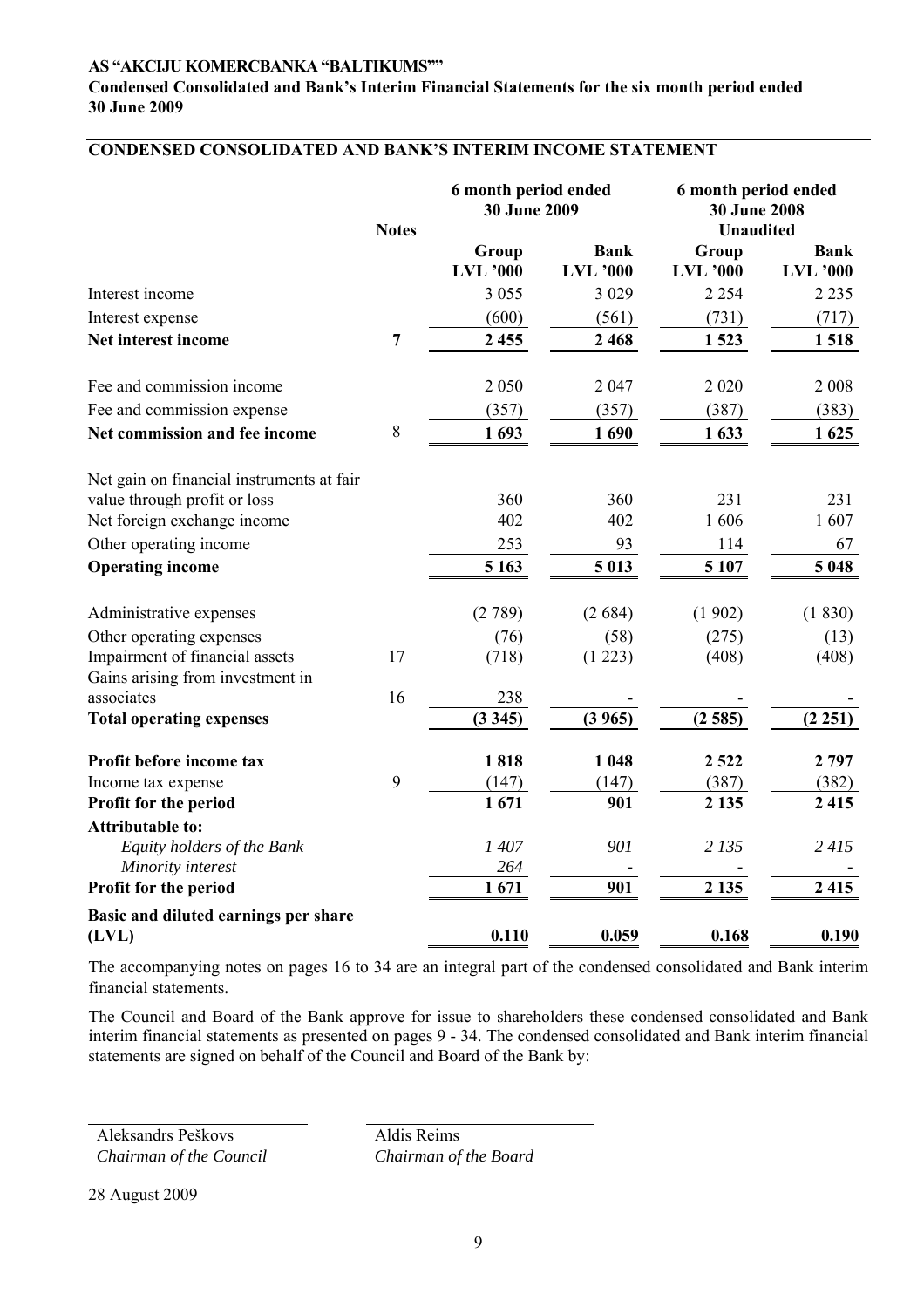**Condensed Consolidated and Bank's Interim Financial Statements for the six month period ended 30 June 2009** 

# **CONDENSED CONSOLIDATED INTERIM STATEMENT OF COMPREHENSIVE INCOME**

|                                                                   | 6 month period ended 30<br><b>June 2009</b> |                        | 6 month period ended 30<br><b>June 2008</b><br><b>Unaudited</b> |                 |
|-------------------------------------------------------------------|---------------------------------------------|------------------------|-----------------------------------------------------------------|-----------------|
|                                                                   | Group<br>LVL'000                            | <b>Bank</b><br>LVL'000 | Group<br>LVL'000                                                | Bank<br>LVL'000 |
| Profit for the period                                             | 1671                                        | 901                    | 2 1 3 5                                                         | 2415            |
| Other comprehensive income for the<br>period                      |                                             |                        |                                                                 |                 |
| Total comprehensive income for the<br>period                      | 1671                                        | 901                    | 2 1 3 5                                                         | 2 4 1 5         |
| <b>Attributable to:</b><br>Equity holders of the Bank<br>Minority | 1407<br>264                                 | 901<br>۰               | 2 1 3 5                                                         | 2415            |

The accompanying notes on pages 16 to 34 are an integral part of the condensed consolidated and Bank interim financial statements.

The Council and Board of the Bank approve for issue to shareholders these condensed consolidated and Bank interim financial statements as presented on pages 9 - 34. The condensed consolidated and Bank interim financial statements are signed on behalf of the Council and Board of the Bank by:

Aleksandrs Peškovs *Chairman of the Council*  Aldis Reims *Chairman of the Board*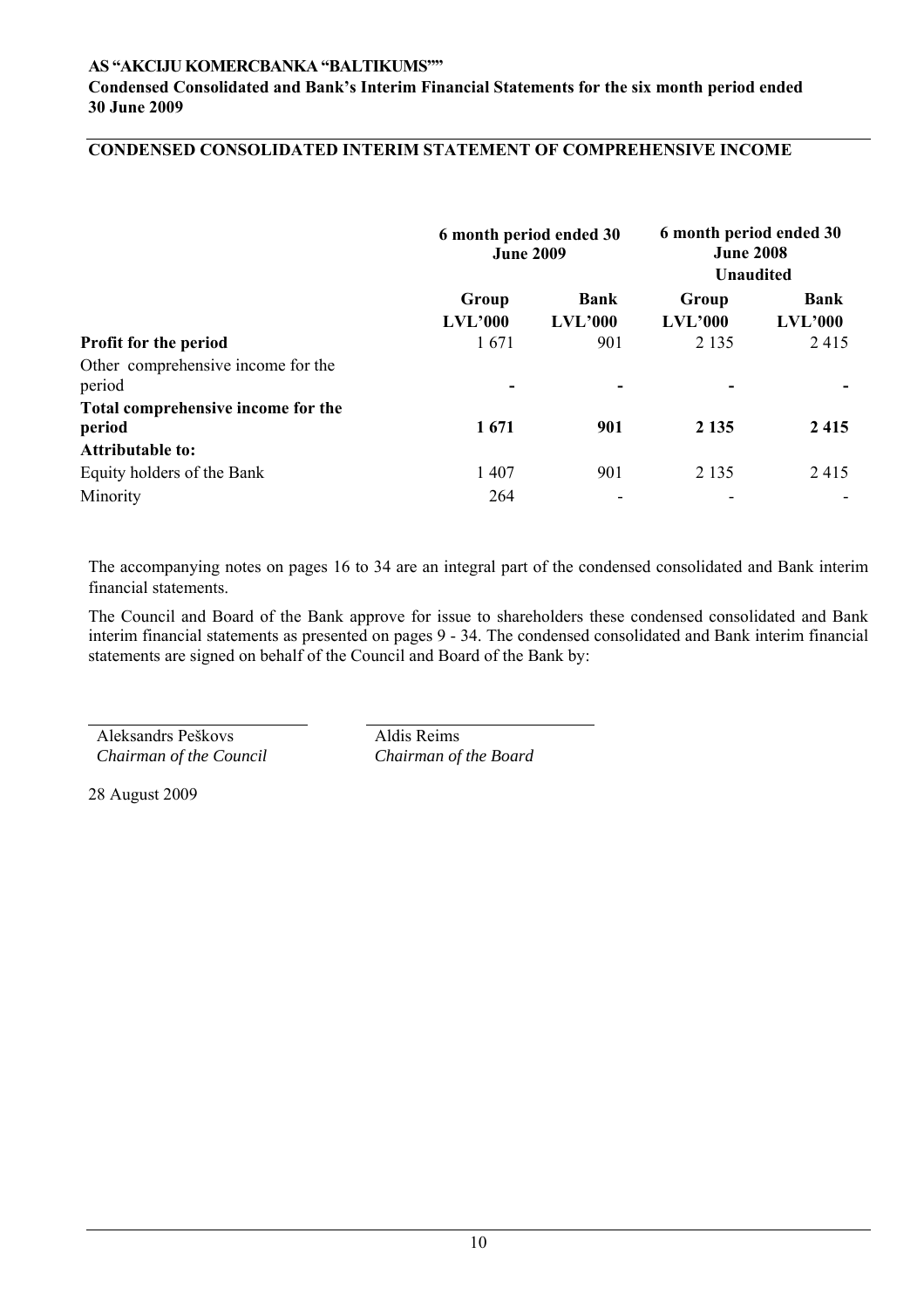**Condensed Consolidated and Bank's Interim Financial Statements for the six month period ended 30 June 2009** 

|                                           |              | <b>30 June 2009</b>      |                                |                          | 31 December 2008               |  |
|-------------------------------------------|--------------|--------------------------|--------------------------------|--------------------------|--------------------------------|--|
| <b>Assets</b>                             | <b>Notes</b> | Group<br><b>LVL</b> '000 | <b>Bank</b><br><b>LVL</b> '000 | Group<br><b>LVL</b> '000 | <b>Bank</b><br><b>LVL</b> '000 |  |
| Cash and balances with the Bank of Latvia | 10           | 6389                     | 6388                           | 5 5 5 0                  | 5 5 4 9                        |  |
| Deposits with credit institutions         | 11           | 29 207                   | 29 192                         | 37 178                   | 37 169                         |  |
| Demand deposits                           |              | 26 48 6                  | 26 471                         | 36 653                   | 36 644                         |  |
| Term deposits                             |              | 2 7 2 1                  | 2 7 2 1                        | 525                      | 525                            |  |
| Financial assets held for trading         |              | 11 014                   | 11 014                         | 7857                     | 7857                           |  |
| Fixed income securities                   | 12           | 10647                    | 10647                          | 7638                     | 7638                           |  |
| Derivative financial instruments          | 23           | 367                      | 367                            | 219                      | 219                            |  |
| Available-for-sale financial assets       | 13           | 766                      | 34                             | 10                       | 10                             |  |
| Non-fixed income securities               |              | 34                       | 34                             | 10                       | 10                             |  |
| Fixed income securities                   |              | 732                      | $\overline{\phantom{a}}$       |                          |                                |  |
| Loans and receivables                     | 14           | 27 204                   | 26 411                         | 34 5 5 6                 | 34 213                         |  |
| Financial assets held-to-maturity         | 15           | 14 747                   | 14 747                         | 14 5 8 1                 | 14 581                         |  |
| Investments in subsidiaries               | 16           |                          | 3 1 9 6                        |                          | 3 1 7 1                        |  |
| Investments in associates                 | 16           | 3 0 6 0                  | 2820                           | $\overline{2}$           |                                |  |
| Intangible assets                         |              | 276                      | 230                            | 257                      | 212                            |  |
| Property and equipment                    |              | 1691                     | 1685                           | 1738                     | 1735                           |  |
| Investment property                       | 18           | 3 5 3 7                  | 517                            | 3619                     | 530                            |  |
| Non-current assets held for sale          | 19           | 4974                     | 2476                           | 3889                     | 1 0 7 0                        |  |
| Income tax receivable                     |              | 439                      | 423                            | 39                       |                                |  |
| Other assets                              |              | 447                      | 436                            | 3 1 8 6                  | 3 1 7 5                        |  |
| Prepayments and accrued income            |              | 48                       | 48                             | 47                       | 47                             |  |
| <b>Total assets</b>                       |              | 103 799                  | 99 617                         | 112 509                  | 109 319                        |  |

# **CONDENSED CONSOLIDATED INTERIM STATEMENT OF FINANCIAL POSITION**

The accompanying notes on pages 16 to 34 are an integral part of the condensed consolidated and Bank interim financial statements.

The Council and Board of the Bank approve for issue to shareholders these condensed consolidated and Bank interim financial statements as presented on pages 9 - 34. The condensed consolidated and Bank interim financial statements are signed on behalf of the Council and Board of the Bank by:

Aleksandrs Peškovs *Chairman of the Council*  Aldis Reims *Chairman of the Board*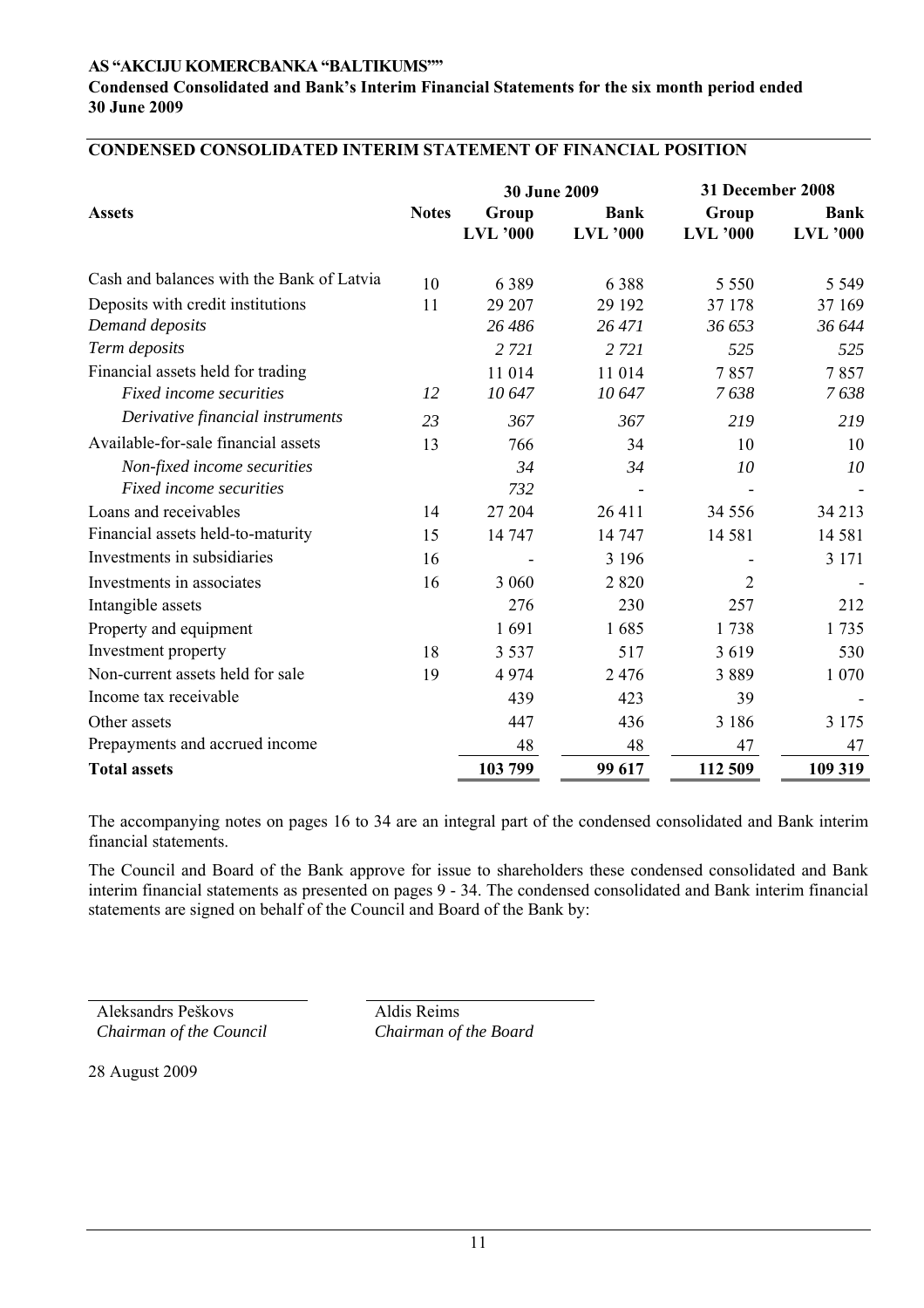**Condensed Consolidated and Bank's Interim Financial Statements for the six month period ended 30 June 2009** 

# **CONDENSED CONSOLIDATED INTERIM STATEMENT OF FINANCIAL POSITION**

| <b>Liabilities and Equity</b>                   | <b>Notes</b> | 30 June 2009    |                 | 31 December 2008 |                 |
|-------------------------------------------------|--------------|-----------------|-----------------|------------------|-----------------|
|                                                 |              | Group           | <b>Bank</b>     | Group            | <b>Bank</b>     |
|                                                 |              | <b>LVL</b> '000 | <b>LVL</b> '000 | <b>LVL</b> '000  | <b>LVL</b> '000 |
| Due to credit institutions on demand            |              | 939             | 939             | 7                | 7               |
| Derivatives                                     | 23           | 263             | 263             | 135              | 135             |
| Financial liabilities carried at amortized cost |              | 80 338          | 79 258          | 90 850           | 89 688          |
| Loans received from credit institutions         |              | 1 199           |                 | 1 270            |                 |
| Customers' deposits                             | 20           | 74 756          | 74 875          | 79 096           | 79 204          |
| Notes payable                                   | 21           | 4 3 8 3         | 4 3 8 3         | 10 484           | 10 484          |
| Deferred income and accrued expenses            |              | 209             | 209             | 101              | 101             |
| Provisions                                      | 22           | 125             | 124             | 87               | 86              |
| Deferred tax liabilities                        |              | 36              | 36              |                  |                 |
| Current tax liabilities                         |              |                 |                 | 629              | 629             |
| Other liabilities                               |              | 445             | 91              | 87               | 37              |
| <b>Total liabilities</b>                        |              | 82 355          | 80 920          | 91 896           | 90 683          |
| <b>Equity</b>                                   |              |                 |                 |                  |                 |
| Share capital                                   |              | 15 178          | 15 178          | 15 178           | 15 178          |
| Reserves                                        |              | 17              | 17              | 17               | 17              |
| Retained earnings                               |              | 3 704           | 3 5 0 2         | 3 1 3 7          | 3 4 4 1         |
| Total equity attributable to equity holders     |              |                 |                 |                  |                 |
| of the parent                                   |              | 18 999          | 18 697          | 18 3 32          | 18 636          |
| Minority interest                               |              | 2 5 4 5         |                 | 2 2 8 1          |                 |
| <b>Total equity</b>                             |              | 21 444          | 18 697          | 20 613           | 18 636          |
| <b>Total liabilities and equity</b>             |              | 103 799         | 99 617          | 112 509          | 109 319         |
| <b>Contingent liabilities and commitments</b>   | 27           | 4 621           | 4621            | 3 6 6 2          | 3 6 6 2         |

The accompanying notes on pages 16 to 34 are an integral part of the condensed consolidated and Bank interim financial statements.

The Council and Board of the Bank approve for issue to shareholders these condensed consolidated and Bank interim financial statements as presented on pages 9 - 34. The condensed consolidated and Bank interim financial statements are signed on behalf of the Council and Board of the Bank by:

Aleksandrs Peškovs *Chairman of the Council*  Aldis Reims *Chairman of the Board*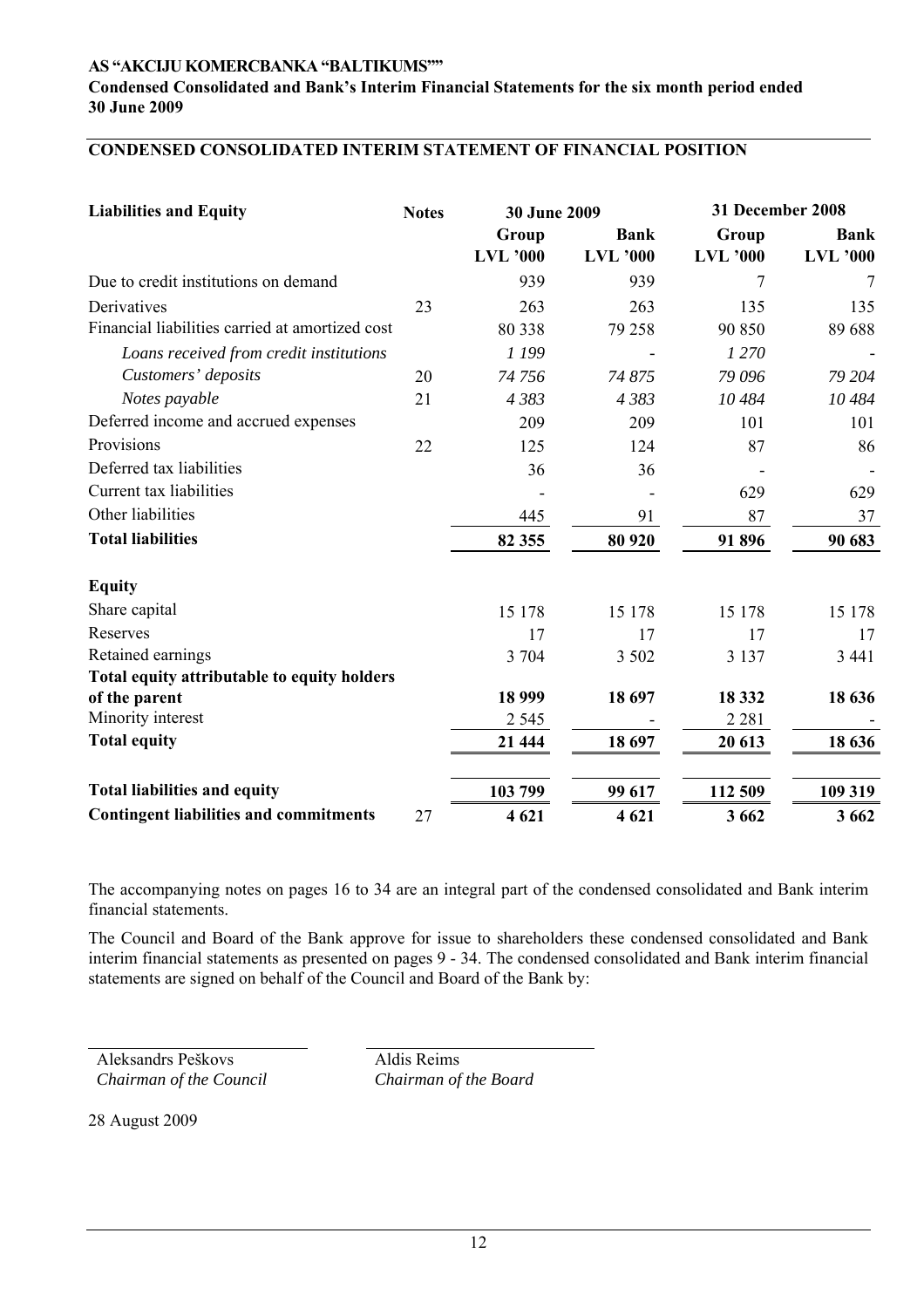**Condensed Consolidated and Bank's Interim Financial Statements for the six month period ended 30 June 2009** 

# **CONDENSED CONSOLIDATED INTERIM STATEMENT OF CHANGES IN SHAREHOLDERS' EQUITY**

|                                                                     | <b>Share</b><br>capital<br><b>LVL'000</b> | <b>Reserve</b><br>capital<br>$LVL$ 000 | <b>Retained</b><br>earnings<br><b>LVL'000</b> | <b>Total</b><br>equity<br>attribu-<br>table to<br>equity<br>holders of<br>the parent<br>$LVL$ 000 | <b>Minority</b><br>interest<br>$LVL$ 000 | <b>Total</b><br>equity<br><b>LVL`000</b> |
|---------------------------------------------------------------------|-------------------------------------------|----------------------------------------|-----------------------------------------------|---------------------------------------------------------------------------------------------------|------------------------------------------|------------------------------------------|
| <b>Balance as at</b>                                                |                                           |                                        |                                               |                                                                                                   |                                          |                                          |
| 31 December 2007                                                    | 10 525                                    | 17                                     | 2 3 6 1                                       | 12 903                                                                                            | 182                                      | 13 085                                   |
| Dividends paid                                                      |                                           |                                        | (1964)                                        | (1964)                                                                                            |                                          | (1964)                                   |
| Profit for the period                                               |                                           |                                        | 2 1 3 5                                       | 2 1 3 5                                                                                           |                                          | 2 1 3 5                                  |
| Effect of disposal of<br>interest in<br>subsidiary<br>Share capital |                                           |                                        |                                               |                                                                                                   | 2 3 6 3                                  | 2 3 6 3                                  |
| increase                                                            | 4653                                      |                                        |                                               | 4 6 5 3                                                                                           |                                          | 4 6 5 3                                  |
| <b>Balance as at</b><br><b>30 June 2008</b><br>(unaudited)          | 15 178                                    | 17                                     | 2 5 3 2                                       | 17727                                                                                             | 2 5 4 5                                  | 20 27 2                                  |
| Profit for the period                                               |                                           |                                        | 605                                           | 605                                                                                               | (264)                                    | 341                                      |
| <b>Balance as at</b><br>31 December 2008                            | 15 178                                    | 17                                     | 3 1 3 7                                       | 18 3 32                                                                                           | 2 2 8 1                                  | 20 613                                   |
| Dividends paid                                                      |                                           |                                        | (840)                                         | (840)                                                                                             |                                          | (840)                                    |
| Profit for the period                                               |                                           |                                        | 1 407                                         | 1 407                                                                                             | 264                                      | 1671                                     |
| <b>Balance as at 30</b><br><b>June 2009</b>                         | 15 178                                    | 17                                     | 3704                                          | 18899                                                                                             | 2 5 4 5                                  | 21 444                                   |

The accompanying notes on pages 16 to 34 are an integral part of the condensed consolidated and Bank interim financial statements.

The Council and Board of the Bank approve for issue to shareholders these condensed consolidated and Bank interim financial statements as presented on pages 9 - 34. The condensed consolidated and Bank interim financial statements are signed on behalf of the Council and Board of the Bank by:

Aleksandrs Peškovs *Chairman of the Council*  Aldis Reims *Chairman of the Board*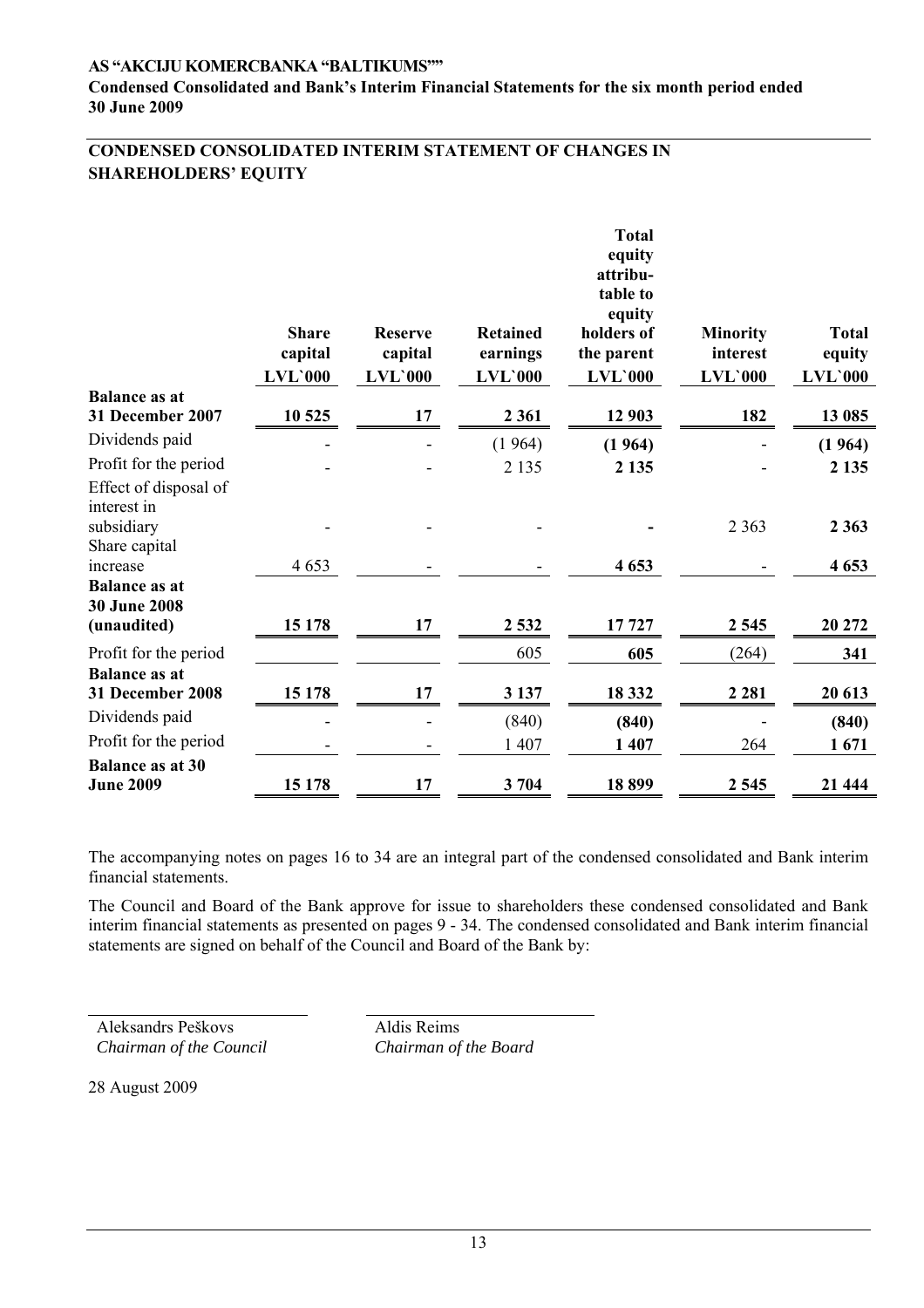**Condensed Consolidated and Bank's Interim Financial Statements for the six month period ended 30 June 2009** 

# **CONDENSED BANK'S INTERIM STATEMENT OF CHANGES IN SHAREHOLDERS' EQUITY**

| <b>Balance as at 31 December 2007</b>  | <b>Share</b><br>capital<br>LVL'000<br>10 525 | <b>Reserve</b><br>capital<br>LVL'000<br>17 | <b>Retained</b><br>earnings<br>LVL'000<br>2 0 4 9 | <b>Total</b><br>LVL'000<br>12 591 |
|----------------------------------------|----------------------------------------------|--------------------------------------------|---------------------------------------------------|-----------------------------------|
| Dividends paid                         | $\overline{\phantom{a}}$                     |                                            | (1964)                                            | (1964)                            |
| Profit for the year                    |                                              |                                            | 2415                                              | 2 4 1 5                           |
| Issue of share capital                 | 4 6 5 3                                      |                                            |                                                   | 4 6 5 3                           |
| Balance as at 30 June 2008 (unaudited) | 15 178                                       | 17                                         | 2 500                                             | 17 695                            |
| Profit for the period                  |                                              |                                            | 941                                               | 941                               |
| <b>Balance as at 31 December 2008</b>  | 15 178                                       | 17                                         | 3 4 4 1                                           | 18 636                            |
| Dividends paid                         |                                              |                                            | (840)                                             | (840)                             |
| Profit for the year                    |                                              |                                            | 901                                               | 901                               |
| <b>Balance as at 30 June 2009</b>      | 15 178                                       | 17                                         | 3 5 0 2                                           | 18 697                            |

The accompanying notes on pages 16 to 34 are an integral part of the condensed consolidated and Bank interim financial statements.

The Council and Board of the Bank approve for issue to shareholders these condensed consolidated and Bank interim financial statements as presented on pages 9 - 34. The condensed consolidated and Bank interim financial statements are signed on behalf of the Council and Board of the Bank by:

Aleksandrs Peškovs *Chairman of the Council*  Aldis Reims *Chairman of the Board*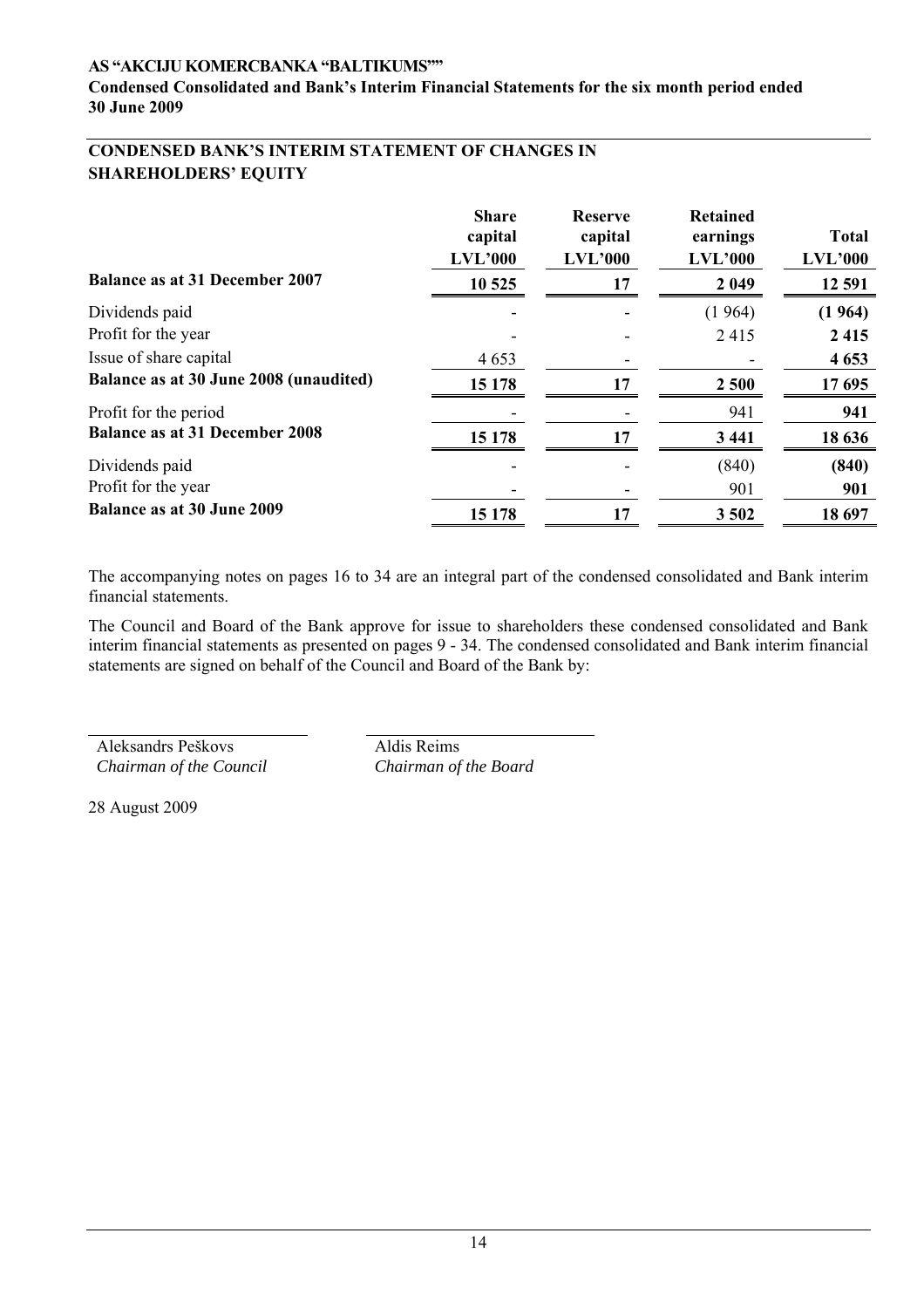#### **Condensed Consolidated and Bank's Interim Financial Statements for the six month period ended 30 June 2009**

## **NOTES TO THE FINANCIAL STATEMENTS CONDENSED CONSOLIDATED AND BANK INTERIM STATEMENT OF CASH FLOWS**

|                                                                                                              | 6 month period ended<br><b>30 June 2009</b> |                        | 6 month period ended<br><b>30 June 2008</b><br><b>Unaudited</b> |                        |
|--------------------------------------------------------------------------------------------------------------|---------------------------------------------|------------------------|-----------------------------------------------------------------|------------------------|
|                                                                                                              | Group<br>LVL'000                            | <b>Bank</b><br>LVL'000 | Group<br>LVL'000                                                | <b>Bank</b><br>LVL'000 |
| Cash flow from operating activities                                                                          |                                             |                        |                                                                 |                        |
| Profit before income tax                                                                                     | 1818                                        | 1 0 4 8                | 2 5 2 2                                                         | 2 7 9 7                |
| Amortization and depreciation                                                                                | 185                                         | 115                    | 69                                                              | 68                     |
| Impairment of financial assets                                                                               | 718                                         | 1 2 2 3                | 408                                                             | 408                    |
| Loss on foreign exchange revaluation                                                                         | 59                                          | 59                     | 109                                                             | 108                    |
| Revaluation corrections of other assets and liabilities                                                      | (463)                                       | (225)                  | 19                                                              | 22                     |
| Increase in cash and cash equivalents before changes in                                                      |                                             |                        |                                                                 |                        |
| assets and liabilities, as a result of ordinary operations                                                   | 2317                                        | 2 2 2 0                | 3 1 2 7                                                         | 3 4 0 3                |
| (Increase) / decrease of loans and receivables                                                               | 5 6 3 3                                     | 6 0 8 3                | (5618)                                                          | (5809)                 |
| (Increase) / decrease in available-for-sale financial assets                                                 | (756)                                       | (24)                   | 2 1 1 6                                                         |                        |
| (Increase) / decrease in held for trading financial assets                                                   | (3157)                                      | (3157)                 | (8558)                                                          | (8934)                 |
| Decrease of financial assets at fair value through profit or loss                                            |                                             |                        | 15                                                              |                        |
| (Increase) of held-to-maturity financial assets                                                              | (1147)                                      | (1076)                 | (362)                                                           | (362)                  |
| (Increase) / decrease of prepayments and accrued income                                                      | (1)                                         | (1)                    | 3                                                               | (3)                    |
| (Increase) of other assets                                                                                   | (447)                                       | (470)                  | (2.444)                                                         | (151)                  |
| Increase in customers' deposits                                                                              | (4340)                                      | (4329)                 | 21 951                                                          | 20 678                 |
| Increase/(decrease) in financial liabilities held for trading                                                | 128                                         | 128                    | (86)                                                            | (85)                   |
| Increase/(decrease) in other and current tax liabilities                                                     | 820                                         | 509                    | (1930)                                                          | 190                    |
| Increase/(decrease) in deferred income and accrued expense                                                   | 108                                         | 108                    | 180                                                             | 188                    |
| Increase/(decrease) in cash and cash equivalents from                                                        |                                             |                        |                                                                 |                        |
| operating activities before corporate income tax                                                             | (842)                                       | (9)                    | 8 3 9 4                                                         | 9 1 1 5                |
| Corporate income tax paid                                                                                    | (1198)                                      | (1191)                 | (488)                                                           | (488)                  |
| Net cash and cash equivalents from/(used in) operating                                                       |                                             |                        |                                                                 |                        |
| activities                                                                                                   | (2040)                                      | (1 200)                | 7906                                                            | 8627                   |
| Cash flow from investing activities                                                                          |                                             |                        |                                                                 |                        |
| Acquisition of property and equipment and intangible assets                                                  | (75)                                        | (70)                   | (1403)                                                          | (1403)                 |
| Proceeds from sale of property and equipment                                                                 |                                             |                        | $\overline{2}$                                                  |                        |
| Acquisition of subsidiaries and associates net of cash acquired<br>Sales of non-current assets held for sale |                                             | (25)                   | (1515)                                                          | (1516)                 |
| Net cash from/(used in) investing activities                                                                 | 826                                         |                        |                                                                 | (531)                  |
| <b>Cash flow from financing activities</b>                                                                   | 751                                         | (95)                   | (2916)                                                          | (3450)                 |
| Proceeds from share issue                                                                                    |                                             |                        | 4653                                                            | 4653                   |
| Proceeds from repurchase of notes                                                                            | (5876)                                      | (5876)                 |                                                                 |                        |
| Dividends paid                                                                                               |                                             |                        |                                                                 |                        |
| Net increase (decrease) of cash from financing activities                                                    | (840)                                       | (840)                  | (1964)                                                          | (1964)                 |
|                                                                                                              | (6716)                                      | (6716)                 | 2689                                                            | 2689                   |
| Net changes in cash and cash equivalents                                                                     | (8005)                                      | (8011)                 | 7679                                                            | 7866                   |
| Cash and cash equivalents at the beginning of the year                                                       | 42 696                                      | 42 686                 | 51 938                                                          | 51 739                 |
| Effects of exchange rates fluctuations on cash held                                                          | (59)                                        | (59)                   | (109)                                                           | (108)                  |
| 10<br>Cash and cash equivalents at the end of reporting period                                               | 34 632                                      | 34 616                 | 59 508                                                          | 59 497                 |

The accompanying notes on pages 16 to 34 are an integral part of the condensed consolidated and Bank interim financial statements.

The Council and Board of the Bank approve for issue to shareholders these condensed consolidated and Bank interim financial statements as presented on pages 9 - 34. The condensed consolidated and Bank interim financial statements are signed on behalf of the Council and Board of the Bank by:

Aleksandrs Peškovs *Chairman of the Council*  Aldis Reims *Chairman of the Board*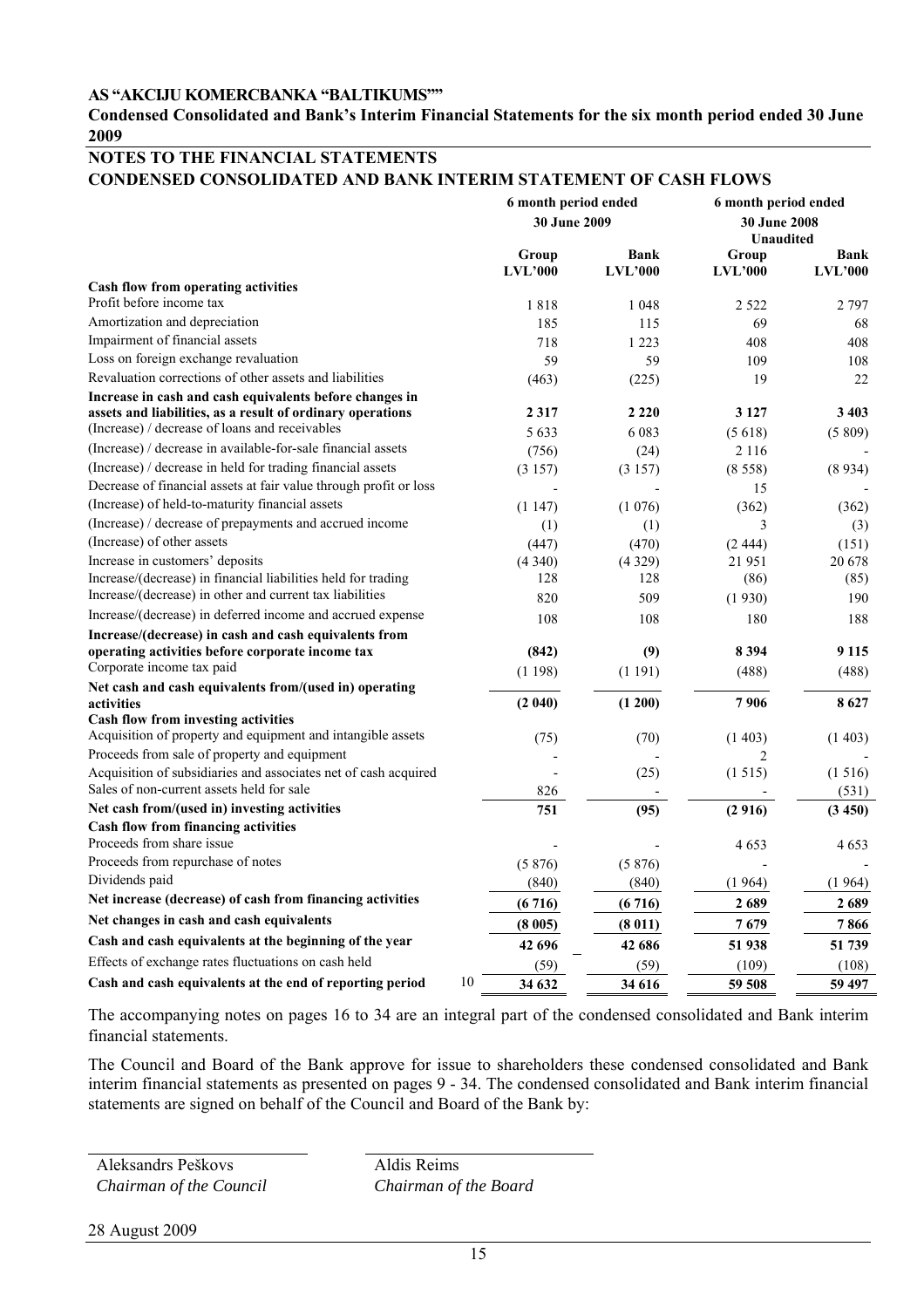## **NOTES TO THE FINANCIAL STATEMENTS**

## **1 GENERAL INFORMATION**

JSC "Akciju komercbanka "Baltikums"" (the Bank) was established on 22 June 2001, when it was incorporated in the Republic of Latvia as a joint stock company. The address of the Bank is Maza Pils iela 13, Riga, LV 1050. The Bank is a commercial bank specializing in the financing of export and import operations, trade and shipping finance as well as investment management. The Bank operates in accordance with Latvian legislation and the license issued by the Bank of Latvia.

The immediate controlling party of the Bank is AS "Baltikums bankas grupa", which owns 100% of shares. AS "Baltikums bankas grupa" is owned in equal portions by four Latvian entities, which belong to 10 individuals.

The Bank is a majority shareholder in a number of subsidiaries located in Riga, Latvia, which comprise Baltikums Group (the Group). SIA "Baltikums Līzings" specializes in finance leasing and lending, IPS "Baltikums Asset Management" is an investment company, SIA "Konsalting Invest" is a property developer and SIA "Baltikums Direct" manages representative offices in Russia, Ukraine, Kazakhstan and in Azerbaijan. In April 2009 Bank's branch in Cyprus has started operations.

Companies included in consolidation:

| Company                                  | <b>State of</b><br>registration | <b>Business activity</b>           | Share in equity as<br>at 31.12.2008, % | Share in equity as at<br>30.06.2009, % |
|------------------------------------------|---------------------------------|------------------------------------|----------------------------------------|----------------------------------------|
| AS IPS "Baltikums Asset                  |                                 |                                    |                                        |                                        |
| Management"                              | Latvia                          | Financial services                 | 100                                    | 100                                    |
| SIA "Baltikums Līzings"                  | Latvia                          | Financial services<br>Intermediary | 100                                    | 100                                    |
| SIA "Baltikums Direct"                   | Latvia                          | services                           | 100                                    | 100                                    |
| SIA "Konsalting Invest"                  | Latvia                          | <b>Financial services</b>          | 51                                     | 51                                     |
| Investments associates (Bank and Group): |                                 |                                    |                                        |                                        |
| Company                                  | <b>State of</b><br>registration | <b>Business activity</b>           | Share in equity as<br>at 31.12.2008, % | Share in equity as at<br>30.06.2009, % |
| ООО"Балтикумс Траст",                    |                                 | Intermediary                       |                                        |                                        |
| Kiev                                     | Ukraine                         | services                           | 25                                     | 25                                     |
| ООО"Балтикумс Траст",                    |                                 | Intermediary                       |                                        |                                        |
| Saint Petersburg                         | Russia                          | services                           | 25                                     | 25                                     |
| OOO "Baltikums Trast",                   |                                 | Intermediary                       |                                        |                                        |
| Moscow                                   | Russia                          | services                           | 25                                     | 25                                     |
| AAS "Baltikums", Latvia                  | Latvia                          | Insurance<br>services              |                                        | 49                                     |

### **2 BASIS OF PREPARATION**

### **(a) Statement of Compliance**

These condensed consolidated and Bank's interim financial statements are prepared in accordance with International Financial Reporting Standard IAS34 *Interim Financial Reporting*. These interim financial statements do not include all of the information required for a complete set of annual financial statements, and should be read in conjunction with the consolidated and Bank's financial statements as at and for the year ended 31 December 2008.

The condensed consolidated and Bank's interim financial statements were authorized for issue by the Board of Directors on 28 August 2009.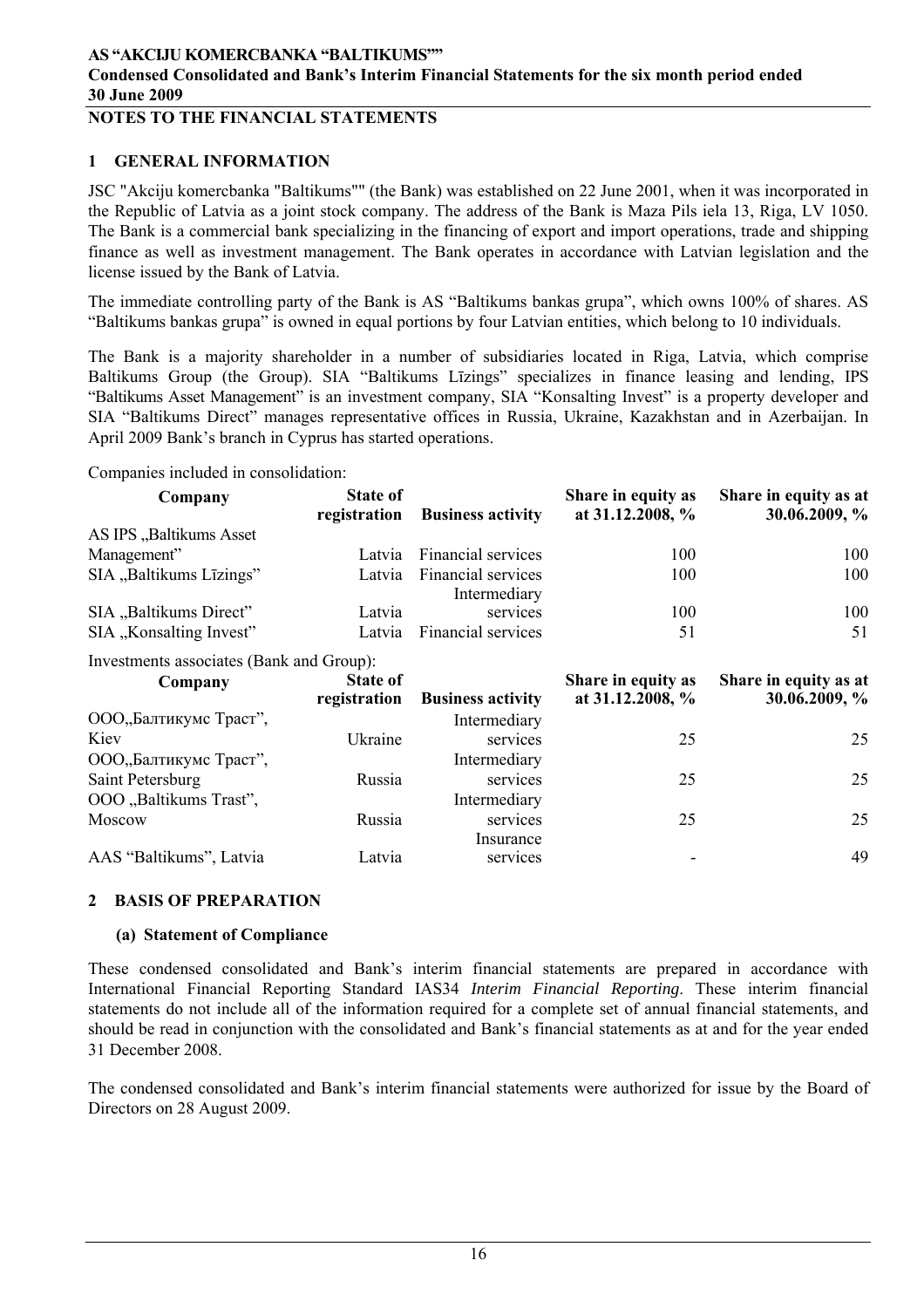## **NOTES TO THE FINANCIAL STATEMENTS**

#### **(b) Functional and presentation currency**

These interim consolidated and Bank's financial statements are presented in thousands of lats (LVL 000`s), unless otherwise stated, and the lat is the Group's and the Bank's functional currency.

### **3 SIGNIFICANT ACCOUNTING POLICIES**

Except as described below, the accounting policies applied by the Group and Bank in these condensed consolidated and Bank interim financial statements are the same as those applied by the Group and Bank in its consolidated and Bank financial statements as at and for the year ended 31 December 2008.

Taxes on income in the interim periods are accrued using the tax rate that would be applicable to expected total annual earnings.

*New standards and amendments to standards that are mandatory for the first time for the financial year beginning 1 January 2009, and which the Bank has applied:* 

The Bank and the Group applied revised IAS 1 Presentation of Financial Statements (2007), which became effective as of 1 January 2009. As a result, the Bank and the Group presents in the statement of changes in equity owner changes in equity, whereas non-owner changes in equity are presented in the statement of comprehensive income.

The Bank and the Group has elected to present two statements: an income statement and a statement of comprehensive income. The interim financial statements have been prepared under the revised disclosure requirements.

*IFRS 8 Operating Segments* introduces the "management approach" to segment reporting and is mandatory for the Bank as its debt securities are listed on Riga Stock Exchange. The Group and Bank have disclosed segment reporting as required by IAS 34 *Interim Financial Reporting* in note 29 of the interim condensed consolidated and Bank financial statements.

The Bank and the Group have not applied other new standards and amendments to standards that are mandatory for the first time for the financial year beginning 1 January 2009, as they are not relevant for the Bank and the Group.

*The following new standards, amendments to standards and interpretations have been issued, but are not effective for the financial year beginning 1 January 2009 and have not been early adopted:* 

IFRS 3 (revised), 'Business combinations' and consequential amendments to IAS 27, 'Consolidated and separate financial statements', IAS 28, 'Investments in associates' and IAS 31, 'Interests in joint ventures', effective prospectively to business combinations for which the acquisition date is on or after the beginning of the first annual reporting period beginning on or after 1 July 2009. Management is assessing the impact of the new requirements regarding acquisition accounting, consolidation and associates on the Bank and the Group. The Bank and the Group do not have any joint ventures.

The revised standard continues to apply the acquisition method to business combinations, with some significant changes. For example, all payments to purchase a business are to be recorded at fair value at the acquisition date, with contingent payments classified as debt subsequently re-measured through the statement of comprehensive income. There is a choice on an acquisition-by-acquisition basis to measure the minority interest in the acquiree either at fair value or at the minority interest's proportionate share of the acquiree's net assets. All acquisitionrelated costs should be expensed. The Bank and the Group will apply IFRS 3 (revised) to all business combinations from 1 January 2010.

Amendment to IAS 39, Financial Instruments: Recognition and Measurement, effective for annual periods beginning on or after 1 July 2009, clarifies the application of existing principles that determine whether specific risks or portions of cash flows are eligible for designation in a hedging relationship. In designating a hedging relationship the risks or portions must be separately identifiable and reliably measurable; however inflation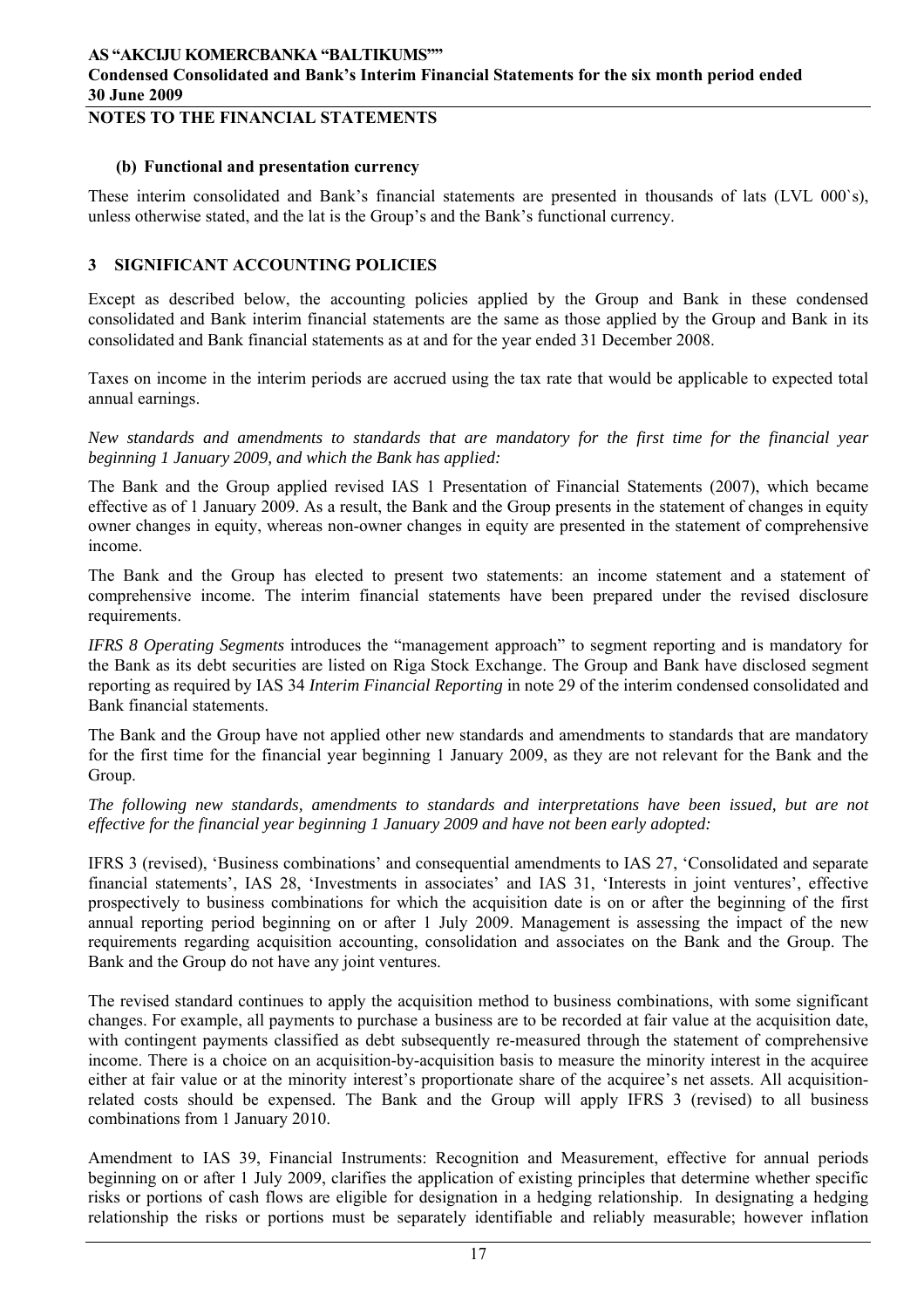## **Condensed Consolidated and Bank's Interim Financial Statements for the six month period ended 30 June 2009**

## **NOTES TO THE FINANCIAL STATEMENTS**

cannot be designated, except in limited circumstances. The amendments to IAS 39 are not relevant to the Bank's and Group's financial statements as the Bank and the Group does not apply hedge accounting.

IFRIC 17, 'Distributions of non-cash assets to owners', effective for annual periods beginning on or after 1 July 2009. This is not currently applicable to the Bank and the Group, as it has not made any non-cash distributions.

IFRIC 18, 'Transfers of assets from customers', effective for transfers of assets received on or after 1 July 2009. Management is assessing the impact of the new requirements regarding transfers of assets from customers.

## **4 RISK MANAGEMENT**

All aspects of the Bank's and Group's risk management objectives and policies are consistent with that disclosed in the consolidated and Bank financial statements as at and for the year ended 31 December 2008.

### **5 CAPITAL MANAGEMENT**

The Financial and Capital Market Commission sets and monitors capital requirements for the Bank, the lead operating entity of the Group, and for the Group as a whole.

The Bank defines as capital those items defined by statutory regulation as capital. Under the current capital requirements set by the Financial and Capital Market Commission, banks must maintain a ratio of capital to risk weighted assets ("statutory capital ratio") above the prescribed minimum level. As at 30 June 2009, this minimum level is 8%. The Bank was in compliance with the statutory capital ratio during the six-month periods ended 30 June 2008, 31 December 2008 and 30 June 2009.

The Bank's risk based capital adequacy ratio as at 30 June 2009 was 16.44% (as at 31 December 2008: 18%; as at 30 June 2008: 11.96% (unaudited)).

### **6 USE OF ESTIMATES AND JUDGMENTS**

The preparation of interim financial statements requires management to make judgements, estimates and assumptions that affect the application of accounting policies and reported amounts of assets and liabilities, income and expense. Actual results may differ from these estimates.

In preparing these condensed consolidated and Bank's interim financial statements, the significant judgements made by management in applying the Bank's and Group's accounting policies and the key sources of estimation uncertainty were the same as those applied to the financial statements as at and for the year ended 31 December 2008.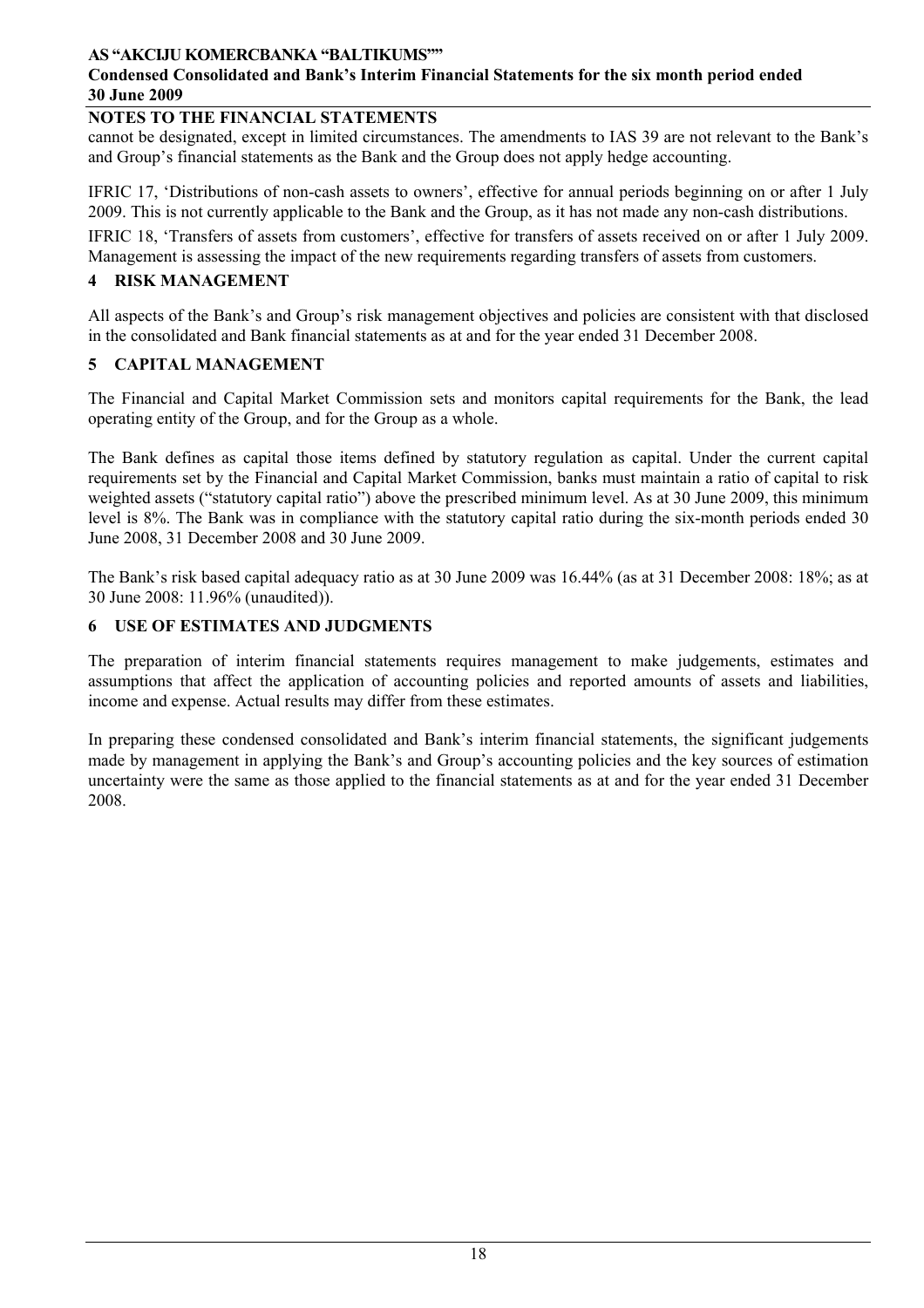**Condensed Consolidated and Bank's Interim Financial Statements for the six month period ended 30 June 2009** 

# **NOTES TO THE FINANCIAL STATEMENTS**

# **7 NET INTEREST INCOME**

|                                               | 6 month period ended<br>30 June 2009 |             | 6 month period ended<br><b>30 June 2008</b><br><b>Unaudited</b> |             |
|-----------------------------------------------|--------------------------------------|-------------|-----------------------------------------------------------------|-------------|
|                                               | Group                                | <b>Bank</b> | Group                                                           | <b>Bank</b> |
|                                               | <b>LVL'000</b>                       | LVL'000     | LVL'000                                                         | LVL'000     |
| <b>Interest income</b>                        |                                      |             |                                                                 |             |
| Interest income on assets at amortized cost:  | 1629                                 | 1609        | 1588                                                            | 1 570       |
| Credit institutions                           | 402                                  | 402         | 384                                                             | 384         |
| Loans and receivables                         | 1 2 2 7                              | 1 207       | 1204                                                            | 1 186       |
| Interest income from available-for-sale       |                                      |             |                                                                 |             |
| securities                                    | 6                                    |             |                                                                 |             |
| Interest income from securities at fair value |                                      |             |                                                                 |             |
| through profit or loss                        | 514                                  | 514         | 666                                                             | 665         |
| Interest income from held-to-maturity         |                                      |             |                                                                 |             |
| securities                                    | 906                                  | 906         |                                                                 |             |
| <b>Total interest income</b>                  | 3 0 5 5                              | 3 0 29      | 2 2 5 4                                                         | 2 2 3 5     |
| Interest expense                              |                                      |             |                                                                 |             |
| Interest expense from liabilities measured at |                                      |             |                                                                 |             |
| amortized cost:                               | (518)                                | (479)       | (651)                                                           | (637)       |
| Credit institutions                           | (40)                                 | (1)         | (31)                                                            | (17)        |
| Customers deposits                            | (216)                                | (216)       | (232)                                                           | (232)       |
| Notes payable                                 | (262)                                | (262)       | (388)                                                           | (388)       |
| Payments to deposits guarantee fund           | (82)                                 | (82)        | (80)                                                            | (80)        |
| <b>Total interest expense</b>                 | (600)                                | (561)       | (731)                                                           | (717)       |
| Net interest income                           | 2 4 5 5                              | 2468        | 1523                                                            | 1518        |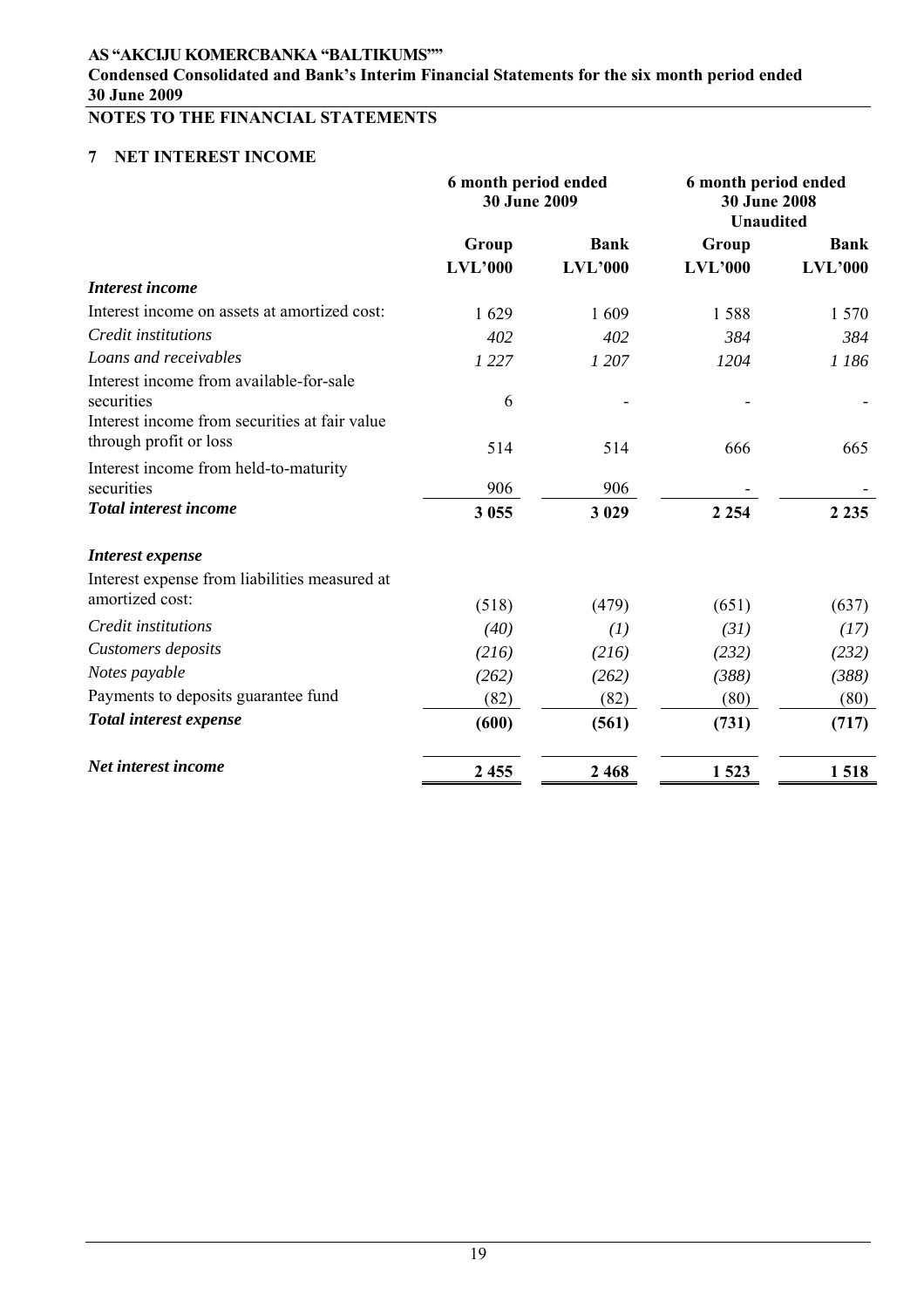**Condensed Consolidated and Bank's Interim Financial Statements for the six month period ended 30 June 2009** 

# **NOTES TO THE FINANCIAL STATEMENTS**

## **8 NET COMMISSION AND FEE INCOME**

|                                          | 6 month period ended<br>30 June 2009 |                               | 6 month period ended<br><b>30 June 2008</b><br><b>Unaudited</b> |                               |  |
|------------------------------------------|--------------------------------------|-------------------------------|-----------------------------------------------------------------|-------------------------------|--|
| <b>Commission and fee income</b>         | Group<br>LVL'000                     | <b>Bank</b><br><b>LVL'000</b> | Group<br>LVL'000                                                | <b>Bank</b><br><b>LVL'000</b> |  |
| Payment transactions                     | 1667                                 | 1667                          | 1 7 3 5                                                         | 1735                          |  |
| Corporate banking fee income             | 103                                  | 102                           | 93                                                              | 92                            |  |
| Securities transactions                  | 31                                   | 31                            | 27                                                              | 27                            |  |
| Trust operation                          | 23                                   | 23                            | 3                                                               | 3                             |  |
| Account servicing                        | 147                                  | 147                           | 81                                                              | 81                            |  |
| Management of investment funds and plans | $\overline{2}$                       |                               | 11                                                              |                               |  |
| Other                                    | 77                                   | 77                            | 70                                                              | 70                            |  |
| Total commission and fee income          | 2 0 5 0                              | 2 047                         | 2 0 2 0                                                         | 2 0 0 8                       |  |
| <b>Commission and fee expense</b>        |                                      |                               |                                                                 |                               |  |
| Correspondent accounts                   | (278)                                | (278)                         | (324)                                                           | (324)                         |  |
| Cash transactions and payment card       |                                      |                               |                                                                 |                               |  |
| transaction                              | (30)                                 | (30)                          | (23)                                                            | (23)                          |  |
| Customer acquisition and distribution of |                                      |                               |                                                                 |                               |  |
| fund shares                              | (17)                                 | (17)                          | (21)                                                            | (21)                          |  |
| Brokerage in placing of investment       |                                      |                               | (4)                                                             |                               |  |
| Securities transactions                  | (27)                                 | (27)                          | (14)                                                            | (14)                          |  |
| Total commission and fee expense         | (357)                                | (357)                         | (387)                                                           | (383)                         |  |
| Net commission and fee income            | 1693                                 | 1690                          | 1633                                                            | 1 625                         |  |

### **9 INCOME TAX EXPENSE**

|                            | 6 month period ended<br><b>30 June 2009</b> |                        | 6 month period ended<br><b>30 June 2008</b><br><b>Unaudited</b> |                        |
|----------------------------|---------------------------------------------|------------------------|-----------------------------------------------------------------|------------------------|
|                            | Group<br>LVL'000                            | <b>Bank</b><br>LVL'000 | Group<br>LVL'000                                                | <b>Bank</b><br>LVL'000 |
| Current period tax expense | 111                                         | 111                    | 387                                                             | 382                    |
| Deferred tax               | 36                                          | 36                     | $\overline{\phantom{a}}$                                        |                        |
|                            | 147                                         | 147                    | 387                                                             | 382                    |

The table below shows the reconciliation between the current tax expense and the theoretically calculated tax amount using the basic tax rate, which was 15% in 2009 and 2008.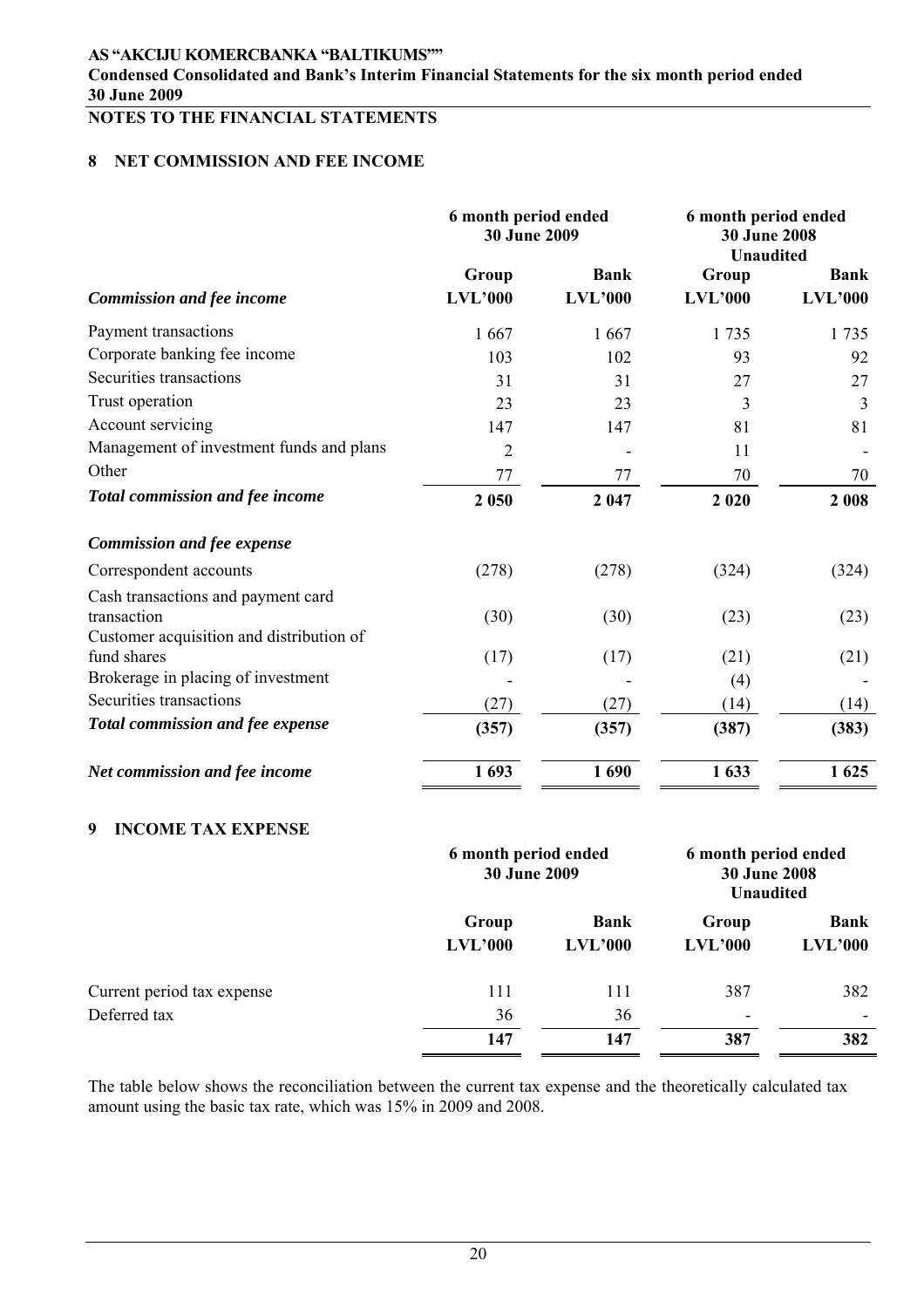# **Condensed Consolidated and Bank's Interim Financial Statements for the six month period ended 30 June 2009**

## **NOTES TO THE FINANCIAL STATEMENTS**

|                                                                                | 6 month period ended<br><b>30 June 2009</b> |                        | 6 month period ended<br><b>30 June 2008</b><br><b>Unaudited</b> |                        |
|--------------------------------------------------------------------------------|---------------------------------------------|------------------------|-----------------------------------------------------------------|------------------------|
|                                                                                | Group<br>LVL'000                            | <b>Bank</b><br>LVL'000 | Group<br>LVL'000                                                | <b>Bank</b><br>LVL'000 |
| Profit before tax                                                              | 1818                                        | 1 0 4 8                | 2 5 2 2                                                         | 2 7 9 7                |
| Theoretically calculated tax at rate 15%                                       | 273                                         | 157                    | 378                                                             | 420                    |
| Non-recognized deferred tax asset<br>Non-deductible expenses and exempt income | 40                                          | 40                     |                                                                 |                        |
| net                                                                            | (166)                                       | (50)                   | 9                                                               | (38)                   |
| Income tax expense                                                             | 147                                         | 147                    | 387                                                             | 382                    |

## **10 CASH AND CASH EQUIVALENTS**

|                                                               | <b>30 June 2009</b> |                        | 31 December 2008 |                        |
|---------------------------------------------------------------|---------------------|------------------------|------------------|------------------------|
|                                                               | Group<br>LVL'000    | <b>Bank</b><br>LVL'000 | Group<br>LVL'000 | <b>Bank</b><br>LVL'000 |
| Cash                                                          | 595                 | 594                    | 262              | 261                    |
| Due from the Bank of Latvia                                   | 5 7 9 4             | 5 7 9 4                | 5 2 8 8          | 5 2 8 8                |
| Total cash and balances with the Bank of<br>Latvia            | 6 3 8 9             | 6388                   | 5 5 5 0          | 5 5 4 9                |
| Due from credit institutions on demand and<br>within 3 months | 29 182              | 29 167                 | 37 153           | 37 144                 |
| Due to credit institutions on demand and within<br>3 months   | (939)               | (939)                  | (7)              | (7)                    |
| Total cash and cash equivalents                               | 34 632              | 34 616                 | 42 696           | 42 686                 |

### **11 DEPOSITS WITH CREDIT INSTITUTIONS**

|                                          | <b>30 June 2009</b> |                 | 31 December 2008 |                 |  |
|------------------------------------------|---------------------|-----------------|------------------|-----------------|--|
|                                          | Group               | <b>Bank</b>     | Group            | <b>Bank</b>     |  |
|                                          | <b>LVL</b> '000     | <b>LVL</b> '000 | <b>LVL</b> '000  | <b>LVL</b> '000 |  |
| Demand deposits with credit institutions |                     |                 |                  |                 |  |
| Credit institutions registered in Latvia | 1776                | 1761            | 2608             | 2 5 9 9         |  |
| Credit institutions registered in OECD   |                     |                 |                  |                 |  |
| countries                                | 21 240              | 21 240          | 24 4 54          | 24 4 5 4        |  |
| Credit institutions of other countries   | 3 4 7 0             | 3 4 7 0         | 9 5 9 1          | 9 5 9 1         |  |
| Total demand deposits with credit        |                     |                 |                  |                 |  |
| institutions                             | 26 48 6             | 26 471          | 36 653           | 36 644          |  |
| Term deposits with credit institutions   | 2 7 2 1             | 2 7 2 1         | 525              | 525             |  |
| Total deposits with credit institutions  | 29 207              | 29 19 2         | 37 178           | 37 169          |  |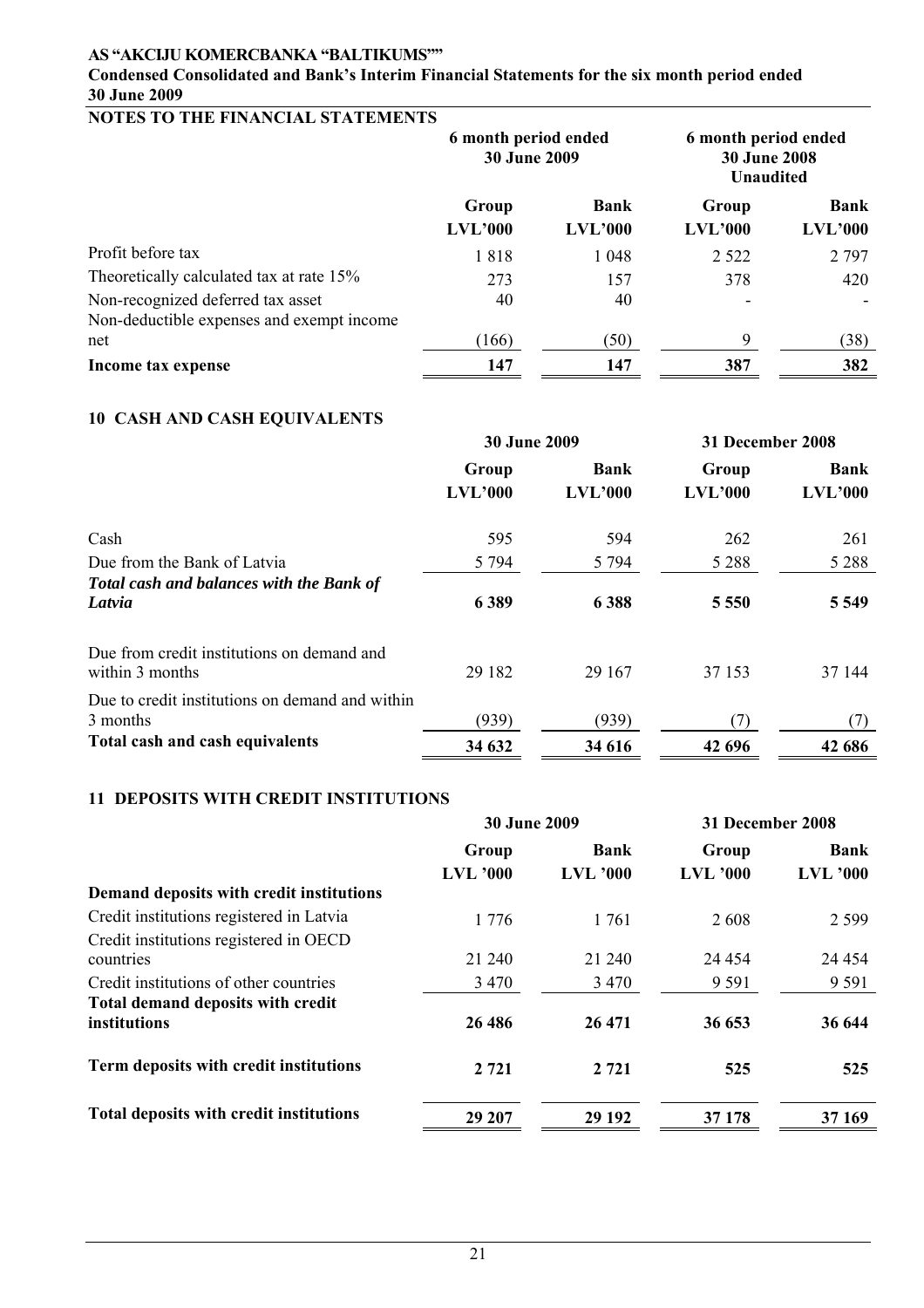# **NOTES TO THE FINANCIAL STATEMENTS**

# **12 HELD FOR TRADING FINANCIAL ASSETS: FIXED INCOME SECURITIES**

|                                                    | 30 June 2009             |            | 31 December 2008 |                 |  |
|----------------------------------------------------|--------------------------|------------|------------------|-----------------|--|
|                                                    | Group                    | Bank       | Group            | <b>Bank</b>     |  |
|                                                    | <b>LVL '000</b>          | $LVL$ '000 | $LVL$ '000       | <b>LVL</b> '000 |  |
| Fixed income securities held for trading           |                          |            |                  |                 |  |
| Eurobonds issued by Latvian credit institutions    | $\overline{\phantom{0}}$ |            | 244              | 244             |  |
| Eurobonds issued by companies and credit           |                          |            |                  |                 |  |
| institutions of other countries (non-OECD)         | 10 647                   | 10.647     | 7 3 9 4          | 7 394           |  |
| <b>Investments in fixed income securities held</b> |                          |            |                  |                 |  |
| for trading                                        | 10 647                   | 10 647     | 7638             | 7638            |  |

### **13 AVAILABLE-FOR-SALE FINANCIAL ASSETS**

|                                            |                     | <b>30 June 2009</b>     | 31 December 2008         |                           |  |
|--------------------------------------------|---------------------|-------------------------|--------------------------|---------------------------|--|
|                                            | Group<br>$LVL$ '000 | Bank<br><b>LVL '000</b> | Group<br><b>LVL '000</b> | <b>Bank</b><br>$LVL$ '000 |  |
| <b>Fixed income securities</b>             |                     |                         |                          |                           |  |
| Debt securities issued by parent company   | 732                 |                         |                          |                           |  |
| Investments in non-fixed income securities |                     |                         |                          |                           |  |
| <b>SWIFT</b> shares                        | 34                  | 34                      | 10                       | 10                        |  |
| Total financial assets available-for-sale  | 766                 | 34                      | 10                       |                           |  |

#### **14 LOANS AND RECEIVABLES**

#### **(a) Loans**

|                               |            | <b>30 June 2009</b> | 31 December 2008 |             |  |
|-------------------------------|------------|---------------------|------------------|-------------|--|
|                               | Group      | Bank                | Group            | <b>Bank</b> |  |
|                               | $LVL$ '000 | $LVL$ '000          | $LVL$ '000       | $LVL$ '000  |  |
| Financial institutions        |            | 384                 |                  | 205         |  |
| Private companies             | 26 691     | 25 858              | 33 392           | 33 144      |  |
| Individuals                   | 1 2 2 5    | 856                 | 1 5 6 4          | 1 2 3 9     |  |
| <b>Total loans</b>            | 27916      | 27 098              | 34 956           | 34 588      |  |
| Loan loss allowance (Note 17) | (712)      | (687)               | (400)            | (375)       |  |
| <b>Net loans</b>              | 27 204     | 26 411              | 34 5 5 6         | 34 213      |  |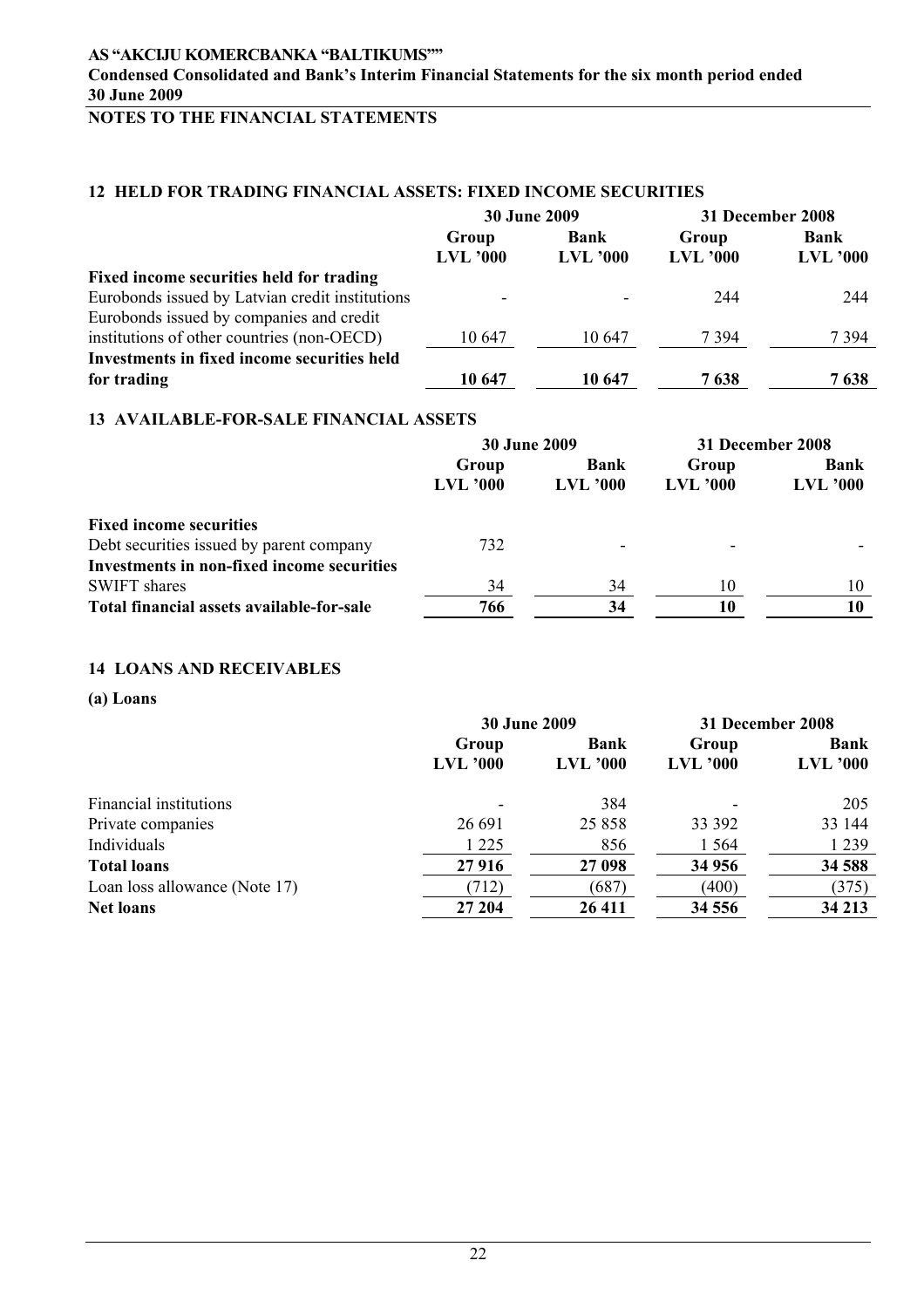### **Condensed Consolidated and Bank's Interim Financial Statements for the six month period ended 30 June 2009**

## **NOTES TO THE FINANCIAL STATEMENTS**

## **(b) Analysis of loans by type**

|                               | <b>30 June 2009</b> |             | 31 December 2008 |             |  |
|-------------------------------|---------------------|-------------|------------------|-------------|--|
|                               | Group               | <b>Bank</b> | Group            | <b>Bank</b> |  |
|                               | LVL'000             | LVL'000     | $LVL$ '000       | LVL'000     |  |
| Loan portfolio                |                     |             |                  |             |  |
| Corporate loans               | 21 113              | 20 315      | 26 310           | 25 942      |  |
| Industrial loans              | 1753                | 1752        | 3 2 3 1          | 3 2 3 1     |  |
| Payment cards loans           | 86                  | 86          | 53               | 53          |  |
| Mortgage loans                | 33                  | 32          | 21               | 21          |  |
| Other loans                   | 917                 | 899         | 879              | 879         |  |
| <b>Total Loan portfolio</b>   | 23 902              | 23 084      | 30 494           | 30 1 26     |  |
| <b>Securities loans</b>       |                     |             |                  |             |  |
| Reverse repo                  | 4 0 1 4             | 4 0 1 4     | 4 4 6 2          | 4 4 6 2     |  |
| <b>Total securities loans</b> | 4 0 1 4             | 4 0 1 4     | 4 4 6 2          | 4 4 6 2     |  |
| <b>Total loans</b>            | 27916               | 27 098      | 34 956           | 34 588      |  |
| Loan loss allowance (Note 17) | (712)               | (687)       | (400)            | (375)       |  |
| Loans net                     | 27 204              | 26 411      | 34 556           | 34 213      |  |

#### **(c) Geographical segmentation of the loans**

|                                           | <b>30 June 2009</b> |         | 31 December 2008 |             |  |
|-------------------------------------------|---------------------|---------|------------------|-------------|--|
|                                           | Group               | Bank    | Group            | <b>Bank</b> |  |
|                                           | LVL'000             | LVL'000 | LVL'000          | LVL'000     |  |
| Loans to residents of Latvia              | 7 1 2 9             | 6 5 5 5 | 7471             | 7 1 0 0     |  |
| Loans to residents of OECD countries      | 3 0 9 3             | 3 0 9 1 | 6 5 8 4          | 6 5 8 5     |  |
| Loans to residents of the other countries | 17694               | 17452   | 20 901           | 20 903      |  |
| <b>Total loans</b>                        | 27916               | 27 098  | 34 956           | 34 588      |  |
| Loan loss allowance (Note 17)             | (712)               | (687)   | (400)            | (375)       |  |
| Loans net                                 | 27 204              | 26 411  | 34 5 5 6         | 34 213      |  |

The average interest rate on the loan portfolio is 8.56% (2008: 11.36%). The average interest rate on repo transactions is 2.95% (2008: 3.14%).

#### **(d) Significant credit exposures**

As at 30 June 2009 and 31 December 2008 the Bank had no borrowers or groups of related borrowers, respectively, whose loan balances exceeded 10% of loans and receivables from customers.

According to regulatory requirements, the Bank is not allowed to have a credit exposure to one client or group of related clients of more than 25% of Bank's equity. As at 30 June 2009 and 31 December 2008 the Bank was in compliance with this requirement.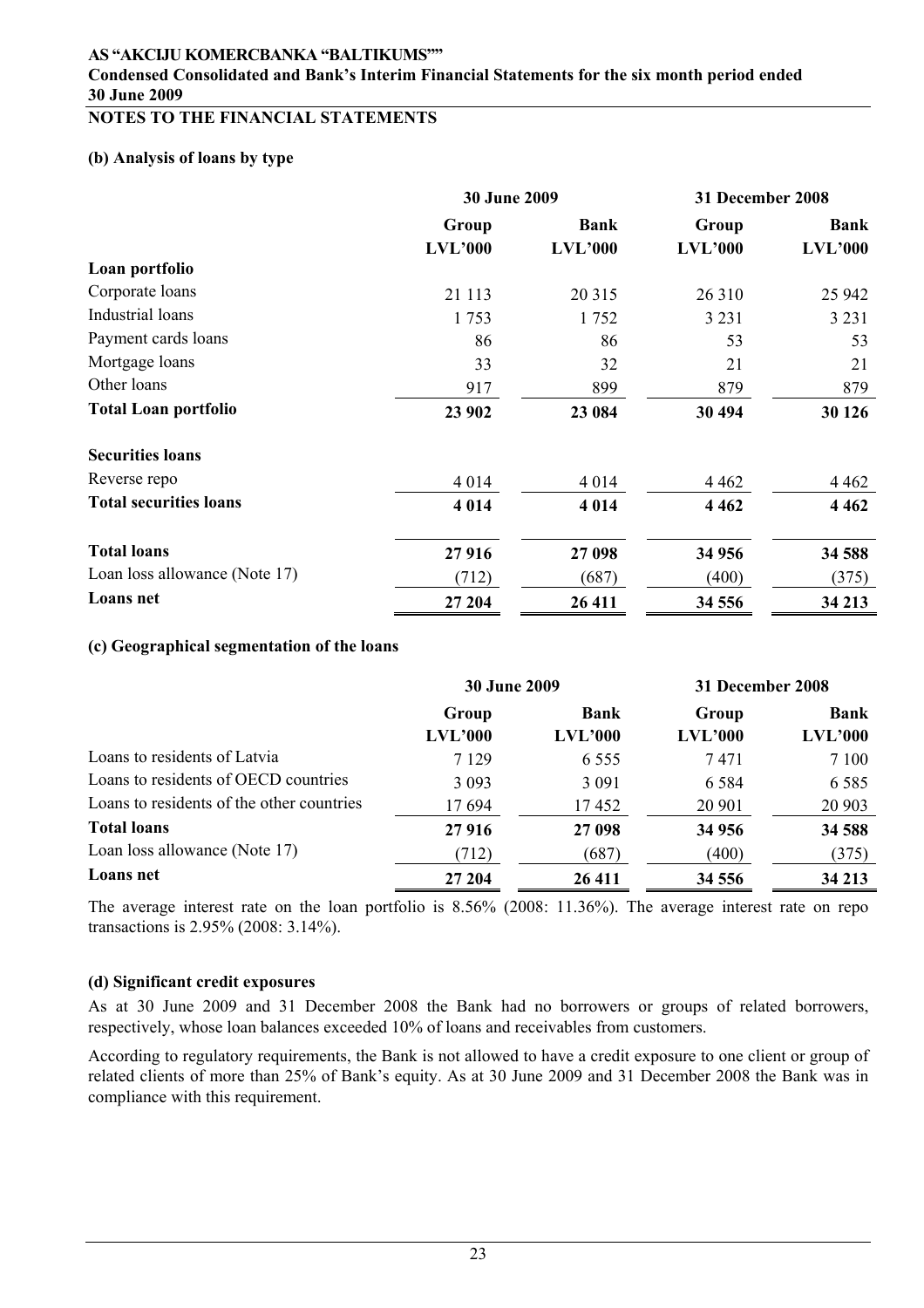**Condensed Consolidated and Bank's Interim Financial Statements for the six month period ended 30 June 2009** 

# **NOTES TO THE FINANCIAL STATEMENTS**

## **(e) Ageing structure of loan portfolio**

|                         |                    | Of which<br>neither<br>past due<br>nor<br>impaired |                                | Of which not impaired on the reporting date and past due in the<br>following periods |                                      |                                              |                          |                |
|-------------------------|--------------------|----------------------------------------------------|--------------------------------|--------------------------------------------------------------------------------------|--------------------------------------|----------------------------------------------|--------------------------|----------------|
| <b>Bank</b>             | Carrying<br>amount | on the<br>reporting<br>date                        | <b>Less</b><br>than 30<br>davs | <b>Between</b><br><b>Between</b><br>30 and<br>61 and<br>60 days<br>90 days           | <b>Between</b><br>91 and<br>180 days | <b>Between</b><br><b>181 and</b><br>360 days | More<br>than 360<br>days |                |
|                         | <b>LVL'000</b>     | LVL'000                                            | <b>LVL'000</b>                 | <b>LVL'000</b>                                                                       | LVL'000                              | <b>LVL'000</b>                               | <b>LVL'000</b>           | <b>LVL'000</b> |
| Loans, $30$ June $2009$ | 27 098             | 26 5 5 4                                           | 27                             | $\Omega$                                                                             | $\overline{0}$                       | 125                                          | 168                      | 224            |
| Loans, 31 December 2008 | 34 588             | 34 243                                             | 21                             | 42                                                                                   | $\theta$                             | 64                                           | 0                        | 218            |

|                         |                    | Of which<br>neither past<br>due nor  | Of which not impaired on the reporting date and past due in the<br>following periods |                                     |                                     |                                      |                                              |                            |
|-------------------------|--------------------|--------------------------------------|--------------------------------------------------------------------------------------|-------------------------------------|-------------------------------------|--------------------------------------|----------------------------------------------|----------------------------|
| Group                   | Carrying<br>amount | impaired on<br>the reporting<br>date | <b>Less</b><br>than 30<br>davs                                                       | <b>Between</b><br>30 and<br>60 days | <b>Between</b><br>61 and<br>90 days | <b>Between</b><br>91 and<br>180 davs | <b>Between</b><br><b>181 and</b><br>360 days | More<br>than $360$<br>davs |
|                         | LVL'000            | <b>LVL'000</b>                       | <b>LVL'000</b>                                                                       | <b>LVL'000</b>                      | <b>LVL'000</b>                      | <b>LVL'000</b>                       | <b>LVL'000</b>                               | <b>LVL'000</b>             |
| Loans, $30$ June $2009$ | 27916              | 26 890                               | 27                                                                                   | 232                                 | 35                                  | 220                                  | 173                                          | 339                        |
| Loans, 31 December 2008 | 34 956             | 34 4 33                              | 81                                                                                   | 42                                  | $\theta$                            | 65                                   |                                              | 333                        |

The Bank has estimated loan impairment for commercial loans based on an analysis of the future cash flows for impaired loans.

#### **(f) Impaired loans**

|                                                       | <b>30 June 2009</b> |                        | 31 December 2008 |                        |
|-------------------------------------------------------|---------------------|------------------------|------------------|------------------------|
|                                                       | Group<br>LVL'000    | <b>Bank</b><br>LVL'000 | Group<br>LVL'000 | <b>Bank</b><br>LVL'000 |
| Impaired loans gross                                  | 4 5 5 1             | 4 4 3 9                | 876              | 834                    |
| Impairment allowance                                  | (712)               | (687)                  | (400)            | (375)                  |
| <b>Net Loans and receivables from</b><br>customers    | 3839                | 3 7 5 2                | 476              | 459                    |
| Fair value of collateral related to<br>impaired loans | 5 5 7 2             | 5 5 7 2                | 321              | 321                    |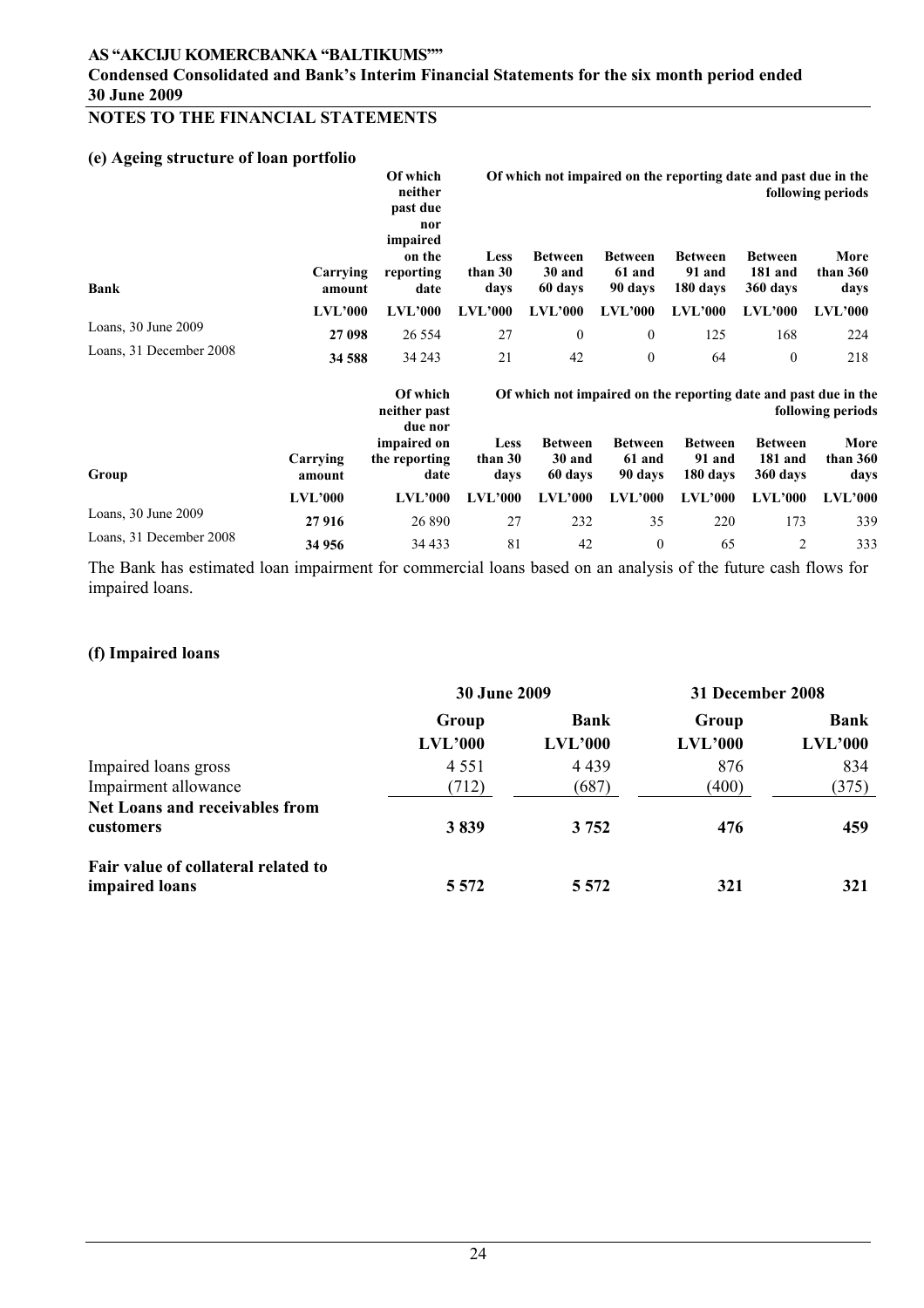## **NOTES TO THE FINANCIAL STATEMENTS**

When reviewing the loans, the Bank maintains the following categories for individual loans to assess their credit risk:

|              | 30 June 2009                            |         | 31 December 2008                  |         |  |
|--------------|-----------------------------------------|---------|-----------------------------------|---------|--|
|              | Impairment<br><b>Gross</b><br>allowance |         | Impairmen<br>t allowance<br>Gross |         |  |
|              | LVL'000                                 | LVL'000 | LVL'000                           | LVL'000 |  |
| Standard     | 26 264                                  | (128)   | 33 754                            |         |  |
| Watch        | $\overline{\phantom{a}}$                |         | 300                               | (30)    |  |
| Substandard  | 300                                     | (97)    |                                   |         |  |
| Doubtful     | 181                                     | (109)   | 497                               | (308)   |  |
| Lost         | 353                                     | (353)   | 37                                | (37)    |  |
| <b>Total</b> | 27 098                                  | (687)   | 34 588                            | (375)   |  |

Categories of individual loans for the Group do not significantly differ from the Bank.

### **(g) Industry analysis of the loan portfolio (Bank)**

|                       | 30 June<br>2009<br>'000 LVL | 31 December<br>2008<br>'000 LVL |
|-----------------------|-----------------------------|---------------------------------|
| Metal ware production |                             | 858                             |
| Wholesale             | 1 5 6 6                     | 3 8 0 5                         |
| Water transport       | 11453                       | 11 3 8 2                        |
| Financial services    | 2 1 7 0                     | 3 2 0 1                         |
| Real estate           | 442                         | 465                             |
| Private individuals   | 847                         | 1 0 8 6                         |
| Other services        | 9933                        | 13416                           |
| Kopā                  | 26 411                      | 34 213                          |

Industry analysis for the loan portfolio of the Group does not significantly differ from Bank.

### **(h) Analysis of collateral for loans by type of collateral (Bank)**

|                                    | <b>30 June 2009</b> |                               | 31 December 2008 |                                      |
|------------------------------------|---------------------|-------------------------------|------------------|--------------------------------------|
|                                    | <b>Net loans</b>    | Share in<br>loan<br>portfolio | <b>Net loans</b> | <b>Share in</b><br>loan<br>portfolio |
|                                    | <b>LVL'000</b>      | $\frac{6}{6}$                 | <b>LVL'000</b>   | $\%$                                 |
| Commercial buildings               | 1 503               | 6                             | 3 0 9 2          | 9                                    |
| Commercial assets pledge           | 4 3 1 5             | 16                            | 1898             | 6                                    |
| Commercial assets: water transport | 13 180              | 50                            | 17884            | 52                                   |
| Goods: scrap metal                 | 1 1 2 7             | 4                             | 4 1 9 3          | 12                                   |
| Traded securities                  | 4 0 1 4             | 15                            | 4 4 6 2          | 13                                   |
| Other                              | 2 2 7 2             | 9                             | 2684             | 8                                    |
| <b>Total</b>                       | 26 411              | 100                           | 34 213           | <b>100</b>                           |

Analysis of collateral for loans by type of collateral for the Group does not significantly differ from Bank.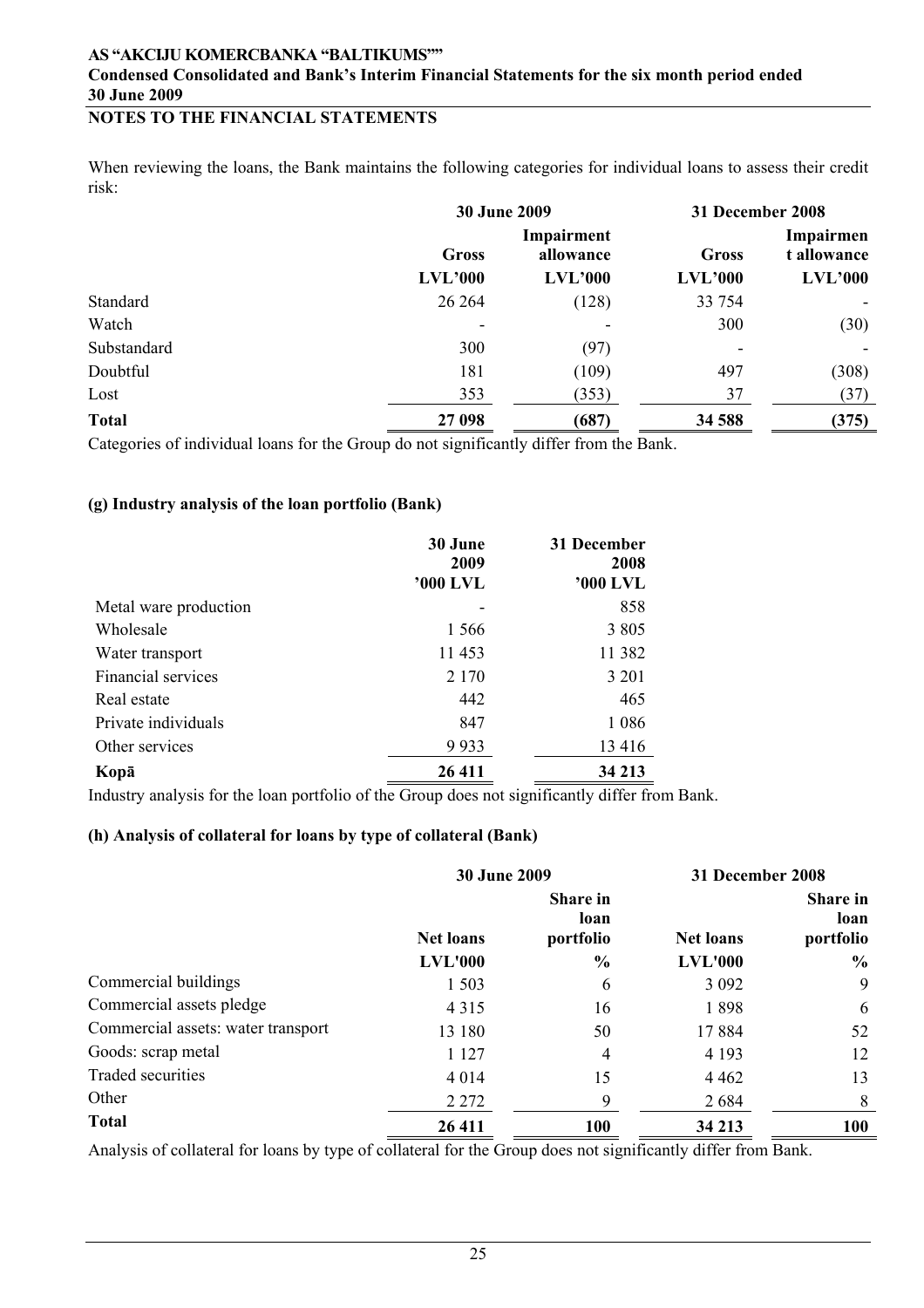**Condensed Consolidated and Bank's Interim Financial Statements for the six month period ended 30 June 2009** 

# **NOTES TO THE FINANCIAL STATEMENTS**

#### **15 FINANCIAL ASSETS HELD-TO-MATURITY**

|                                            | 30 June 2009 |                 | 31 December 2008 |            |
|--------------------------------------------|--------------|-----------------|------------------|------------|
|                                            | Group        | Bank            | Group            | Bank       |
|                                            | $LVL$ '000   | <b>LVL '000</b> | $LVL$ '000       | $LVL$ '000 |
| Debt securities and other fixed income     |              |                 |                  |            |
| securities                                 |              |                 |                  |            |
| Eurobonds issued by Latvian credit         |              |                 |                  |            |
| institutions                               | 863          | 863             | 868              | 868        |
| Eurobonds issued by companies and credit   |              |                 |                  |            |
| institutions of other countries (non-OECD) | 14 8 29      | 14 8 29         | 13 751           | 13 751     |
| <b>Total debt securities</b>               | 15 692       | 15 692          | 14 619           | 14 619     |
| Impairment allowance (Note 17)             | (945)        | (945)           | (38)             | (38)       |
| Debt securities, net                       | 14 747       | 14 747          | 14 581           | 14 581     |

#### *Reclassification out of held for trading financial instruments*

Pursuant to the amendments to IAS 39 and IFRS 7 (described in Note 3), the Bank reclassified certain trading assets to financial assets held to maturity. The Bank identified financial assets eligible under the amendments, for which it had changed its intent such that it no longer held these financial assets for the purpose of selling in the short term. For the trading assets identified for reclassification that would have met the definition of financial assets held to maturity, the Bank had the intention and ability to hold them for the foreseeable future or until maturity. For the trading assets identified for reclassification, the Bank determined that the deterioration of the financial markets during the third quarter of 2008 constituted rare circumstances that permit reclassification out of the trading category.

Under IAS 39 as amended, the reclassifications were made, effective from 1 July 2008 at fair value at that date. The table below sets out the financial assets reclassified and their carrying and fair values:

|                                               | 1 July      |            | 31 December |            | 30 June        |         |
|-----------------------------------------------|-------------|------------|-------------|------------|----------------|---------|
|                                               | 2008        |            | 2008        |            | 2009           |         |
|                                               | Carrying    | Fair       | Carrying    | Fair       | Carrying       | Fair    |
|                                               | value       | value      | value       | value      | value          | value   |
|                                               | <b>LVL</b>  | <b>LVL</b> | <b>LVL</b>  | <b>LVL</b> | <b>LVL</b>     | LVL     |
|                                               | $900^\circ$ | ,000       | ,000        | 900'       | $^{\prime}000$ | 000'    |
| Held-to-maturity financial assets, which have | 5 7 5 5     | 5 7 5 5    | 5 807       | 4 3 5 8    | 5919           | 4 2 4 4 |
| been reclassified from trading assets         | 5 7 5 5     | 5 7 5 5    | 5807        | 4 3 5 8    | 5919           | 4 2 4 4 |

If reclassification would not have been performed, the Bank and the Group had to recognize loss in amount of LVL 114 thousand during 6 months of 2009.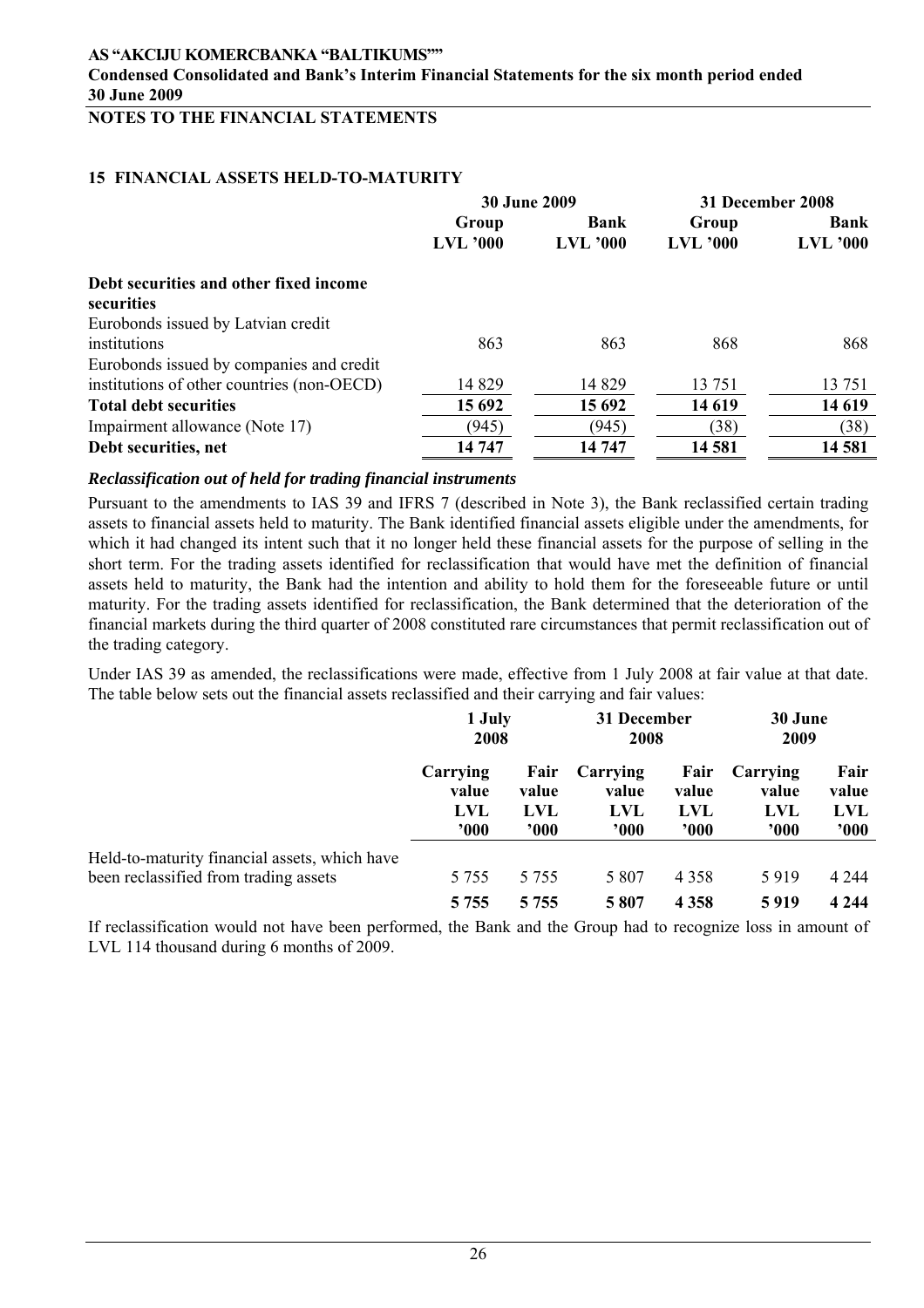# **NOTES TO THE FINANCIAL STATEMENTS**

## **16 INVESTMENTS IN SUBSIDIARIES AND ASSOCIATES**

### *(a) Investments in subsidiaries (Bank)*

| Company                             | <b>Share in</b><br>equity | Cost, 30<br>June<br>2009<br><b>LVL</b> '000 | Cost, 31<br><b>December</b><br>2008<br><b>LVL</b> '000 |
|-------------------------------------|---------------------------|---------------------------------------------|--------------------------------------------------------|
| SIA "Baltikums Līzings"             | 100%                      | 345                                         | 345                                                    |
| AS IPS "Baltikums Asset Management" | 100%                      | 136                                         | 111                                                    |
| SIA "Baltikums Direct"              | 100%                      |                                             |                                                        |
| SIA "Konsalting Invest"             | 51%                       | 2 7 0 8                                     | 2 7 0 8                                                |
|                                     |                           | 3 1 9 6                                     | 3 1 7 1                                                |

## *(b) Investments in associates (Bank and Group)*

|                  | Group              |                              |                                            | <b>Bank</b>        |                              |                                     |  |
|------------------|--------------------|------------------------------|--------------------------------------------|--------------------|------------------------------|-------------------------------------|--|
| Company          | Share in<br>equity | Cost, 30<br><b>June 2009</b> | <b>Cost, 31</b><br><b>December</b><br>2008 | Share in<br>equity | Cost, 30<br><b>June 2009</b> | Cost, 31<br><b>December</b><br>2008 |  |
|                  |                    | <b>LVL'000</b>               | LVL'000                                    |                    | <b>LVL'000</b>               | LVL'000                             |  |
| LLC "Балтикумс   |                    |                              |                                            |                    |                              |                                     |  |
| Траст" (Kiev)    | 25%                | 1                            |                                            |                    |                              |                                     |  |
| LLC "Балтикумс   |                    |                              |                                            |                    |                              |                                     |  |
| Траст"<br>(Saint |                    |                              |                                            |                    |                              |                                     |  |
| Petersburg)      | 25%                | 1                            | 1                                          |                    |                              |                                     |  |
| LLC "Baltikums   |                    |                              |                                            |                    |                              |                                     |  |
| Trast" (Moscow)  | 25%                |                              |                                            |                    |                              |                                     |  |
| AAS              |                    |                              |                                            |                    |                              |                                     |  |
| "Baltikums"      | 49.89%             | 2 8 2 0                      |                                            | 49.89%             | 2 8 2 0                      |                                     |  |
| Gains arising    |                    |                              |                                            |                    |                              |                                     |  |
| from investment  |                    |                              |                                            |                    |                              |                                     |  |
| in associates    |                    |                              |                                            |                    |                              |                                     |  |
| (AdS)            |                    |                              |                                            |                    |                              |                                     |  |
| "Baltikums")     |                    |                              |                                            |                    |                              |                                     |  |
| Unaudited        | 49.89%             | 238                          |                                            | 49.89%             |                              |                                     |  |
| <b>Total</b>     |                    | 3 060                        | $\overline{2}$                             |                    | 2820                         |                                     |  |

On 4 February 2009, the Financial and Capital Market Commission approved a purchase of 49.89% of shares of AAS "Baltikums" by the Bank. A prepayment had been made on 15 December 2008.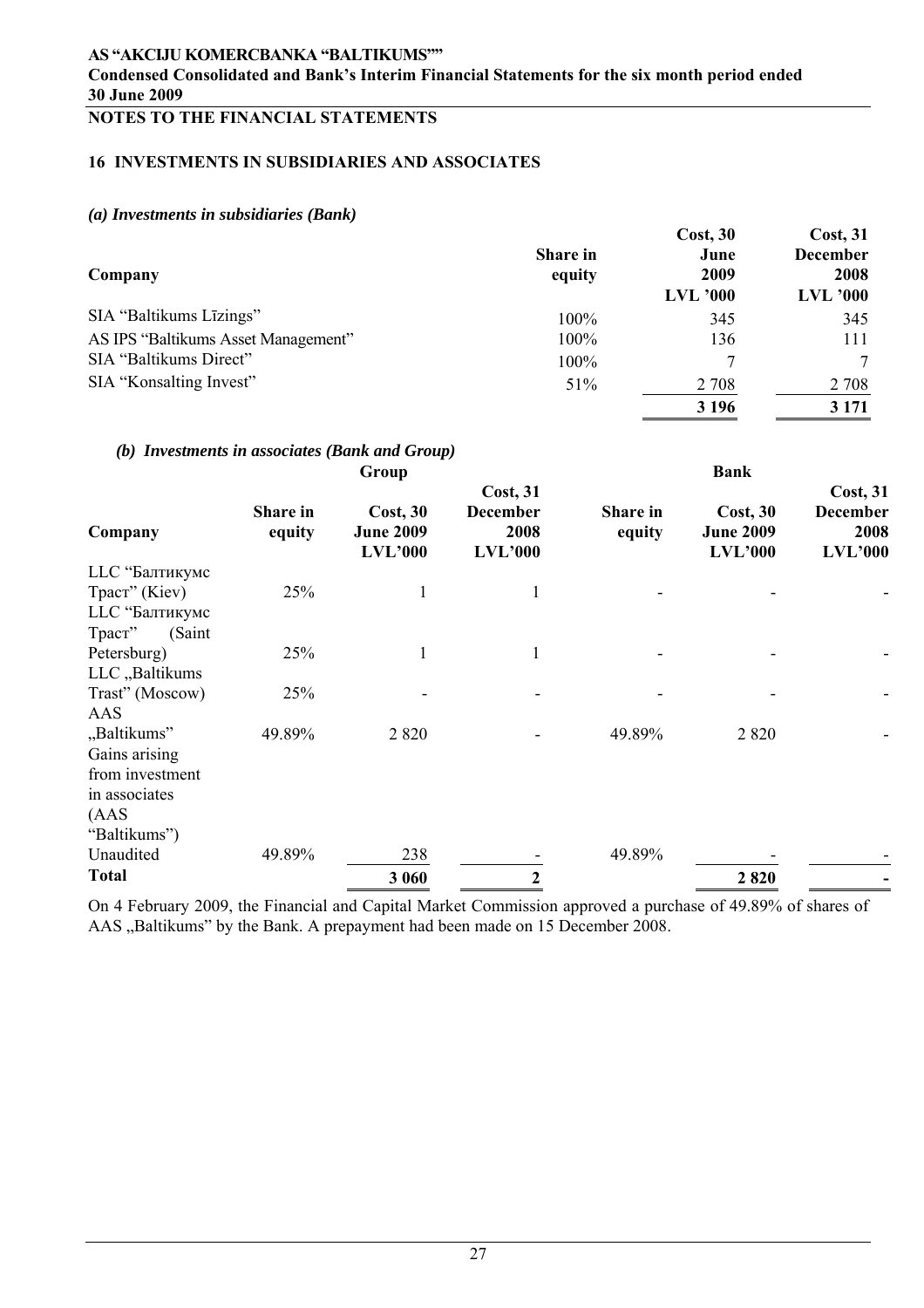## **Condensed Consolidated and Bank's Interim Financial Statements for the six month period ended 30 June 2009**

# **NOTES TO THE FINANCIAL STATEMENTS**

## **17 IMPAIRMENT OF ASSETS**

# *(a) Impairment of assets (Bank)*

|                                                                                                                                   | 6 month<br>period ended<br><b>30 June 2009</b><br>$LVL$ '000 | 6 month<br>period ended<br><b>30 June 2009</b><br><b>Unaudited</b><br>$LVL$ '000 | <b>Year that</b><br>ended 31<br><b>December</b><br>2008<br><b>LVL '000</b> |
|-----------------------------------------------------------------------------------------------------------------------------------|--------------------------------------------------------------|----------------------------------------------------------------------------------|----------------------------------------------------------------------------|
| <b>Total allowance as of 1 January</b>                                                                                            | 413                                                          | 91                                                                               | 91                                                                         |
| Increase in loan loss allowances (Note 14)                                                                                        | 313                                                          | 408                                                                              | 283                                                                        |
| Increase in impairment allowance for securities (Note 15)                                                                         | 910                                                          |                                                                                  | 38                                                                         |
| Change for the period                                                                                                             | 1 2 2 3                                                      | 408                                                                              | 321                                                                        |
| Change in loan loss allowances due to currency fluctuations<br>(Note $14$ )<br>Change in allowance for securities due to currency | (1)                                                          | (1)                                                                              |                                                                            |
| fluctuations (Note 15)                                                                                                            | (3)                                                          |                                                                                  |                                                                            |
| Total allowance as at the end of period                                                                                           | 1632                                                         | 498                                                                              | 413                                                                        |

## *(b) Impairment of assets (Group)*

|                                                             | 6 month<br>period ended<br><b>30 June 2009</b> | 6 month<br>period ended<br><b>30 June 2009</b><br><b>Unaudited</b> | Year that<br>ended 31<br><b>December</b><br>2008 |
|-------------------------------------------------------------|------------------------------------------------|--------------------------------------------------------------------|--------------------------------------------------|
|                                                             | <b>LVL '000</b>                                | <b>LVL</b> '000                                                    | <b>LVL '000</b>                                  |
| <b>Total allowance as of 1 January</b>                      | 943                                            | 119                                                                | 119                                              |
| Increase in loan loss allowances (Note 14)                  | 313                                            | 408                                                                | 279                                              |
| Increase in impairment allowance for securities (Note 15)   | 910                                            |                                                                    | 38                                               |
| Impairment of non-current assets held for sale (Note 19)    |                                                |                                                                    | 505                                              |
| Release of Impairment of non-current assets held for sale   |                                                |                                                                    |                                                  |
| after sales of assets (Note 19)                             | (505)                                          |                                                                    |                                                  |
| Change for the period                                       | 718                                            | 408                                                                | 822                                              |
| Change in loan loss allowances due to currency fluctuations |                                                |                                                                    |                                                  |
| (Note $14$ )                                                | (1)                                            | (1)                                                                | 2                                                |
| Change in allowance for securities due to currency          |                                                |                                                                    |                                                  |
| fluctuations (Note 15)                                      | (3)                                            |                                                                    |                                                  |
| Total allowance as at the end of period                     | 1657                                           | 526                                                                | 943                                              |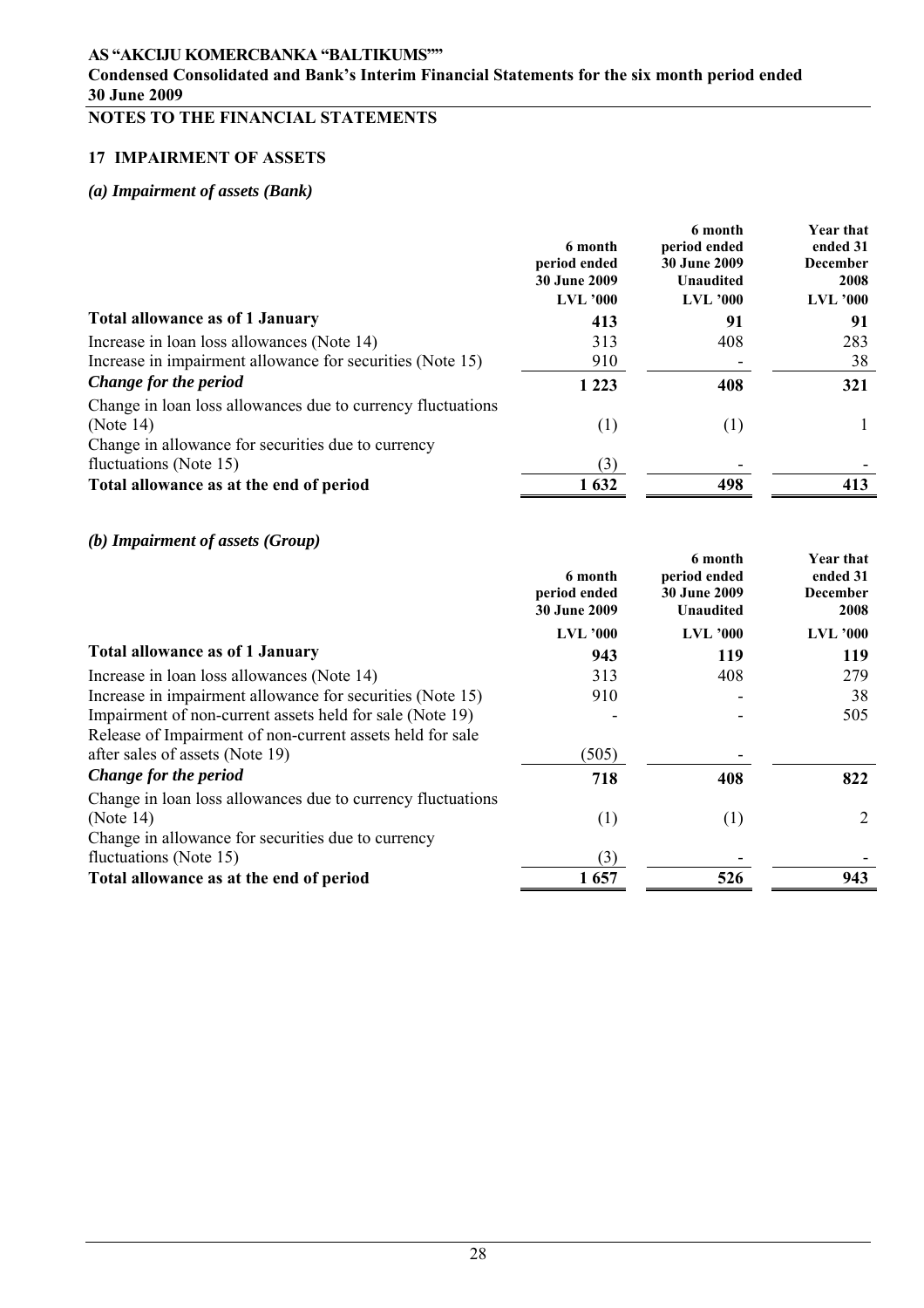### **Condensed Consolidated and Bank's Interim Financial Statements for the six month period ended 30 June 2009**

#### **NOTES TO THE FINANCIAL STATEMENTS 18 INVESTMENT PROPERTY**

The investment property of the Group consists of the following items:

|                                                   | <b>30 June 2009</b> |            | 31 December 2008 |                 |
|---------------------------------------------------|---------------------|------------|------------------|-----------------|
|                                                   | Group               | Bank       | Group            | Bank            |
|                                                   | $LVL$ '000          | $LVL$ '000 | <b>LVL</b> '000  | <b>LVL '000</b> |
| Land and building on 12 Udens street, Riga        | 3 2 7 0             | 250        | 3 3 4 4          | 255             |
| Land and building on 28 Raina street, Daugavpils  | 267                 | 267        | 275              | 275             |
|                                                   | 3 5 3 7             | 517        | 3619             | 530             |
| Changes in investment property during the period: |                     |            |                  |                 |

**Group Bank LVL'000 LVL'000 As at 31 December 2008 3 619 530** Depreciation of buildings  $(82)$  (13) **As at 30 June 2009** 3 537 517

### **19 NON-CURRENT ASSETS HELD FOR SALE**

|                                        | <b>30 June 2009</b>      |               | 31 December 2008 |                 |  |
|----------------------------------------|--------------------------|---------------|------------------|-----------------|--|
|                                        | Group                    | Bank<br>Group |                  | <b>Bank</b>     |  |
|                                        | $LVL$ '000               | $LVL$ '000    | $LVL$ '000       | <b>LVL</b> '000 |  |
| Assets held for sale                   | 4974                     | 2476          | 4 3 9 4          | 1 070           |  |
| Total non-current assets held for sale | 4974                     | 2476          | 4 3 9 4          | 1070            |  |
| Impairment loss (Note 17)              | $\overline{\phantom{a}}$ |               | (505)            |                 |  |
| Non-current assets held for sale, net  | 4974                     | 2476          | 3889             | 1070            |  |

Non-current assets held for sale are carried at the lower of the carrying amount or fair value less costs to sell, and include unlisted real estate investments and licensed mass media companies' shares. There is no active market for such an investment and there have been no recent transactions to provide the basis for fair value. In addition, the discounted cash flow method would result in a wide range of fair values as there is no certainty regarding the future cash flows in this industry. During the reporting period, the Bank took over 100% of two shipping companies, which are collateral of outstanding loans. Book value of these companies is LVL 1 406 thousand and the management believes that their fair value as at 30 June 2009 does not differ from their book value.

Changes in non-current assets held for sale during the period:

|                                                                       | Group   | Bank    |
|-----------------------------------------------------------------------|---------|---------|
|                                                                       | LVL'000 | LVL'000 |
| 31 December 2008                                                      | 3889    | 1 0 7 0 |
| Acquired by assuming loans' collateral                                | 1406    | 1406    |
| Sold                                                                  | (826)   |         |
| Reversal of impairment for assets held for sale after sales of assets |         |         |
| (Note $12$ )                                                          | 505     |         |
| <b>30 June 2009</b>                                                   | 4974    | 2476    |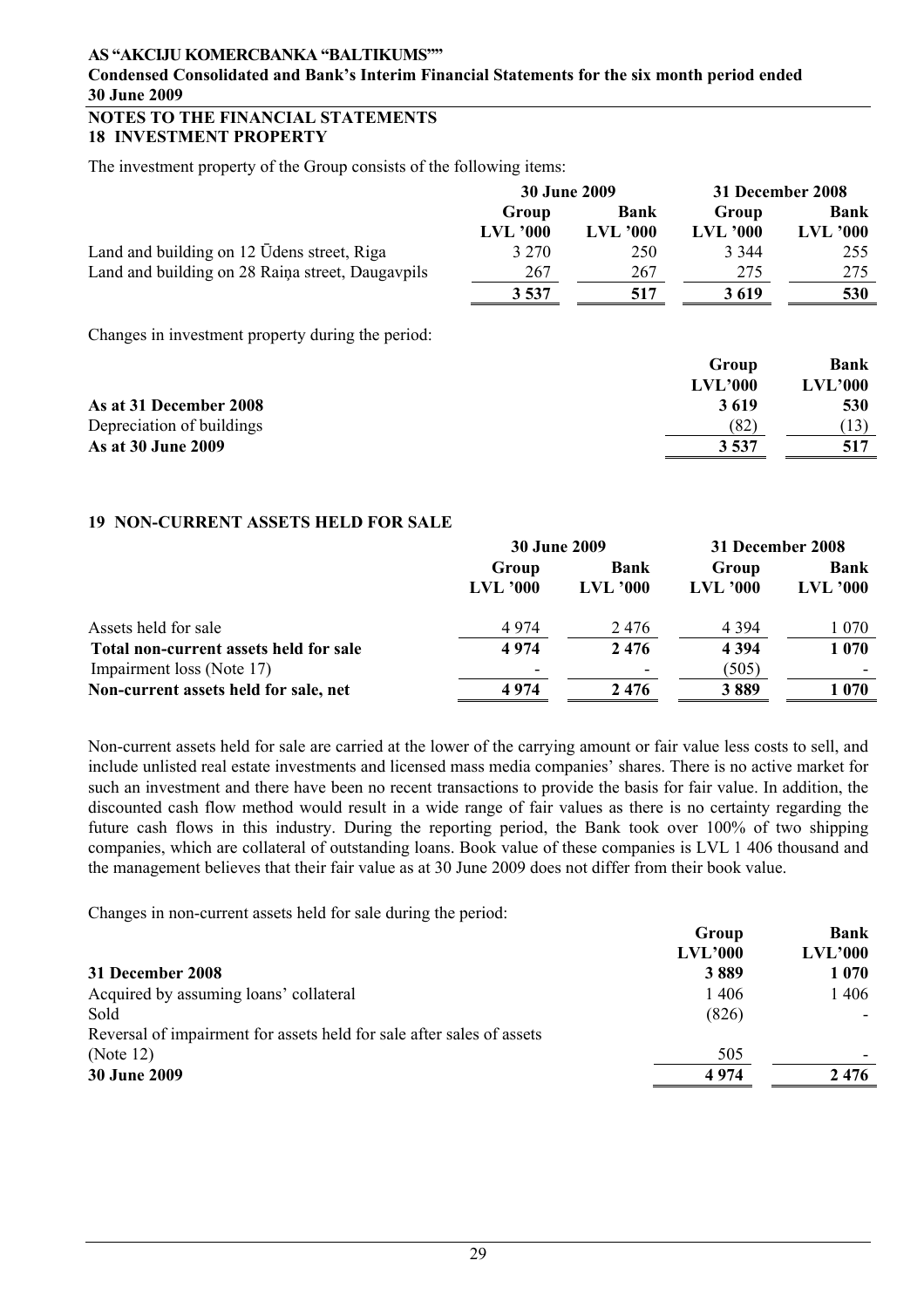#### **Condensed Consolidated and Bank's Interim Financial Statements for the six month period ended 30 June 2009**

#### **NOTES TO THE FINANCIAL STATEMENTS 20 FINANCIAL LIABILITIES CARRIED AT AMORTIZED COST: CUSTOMERS DEPOSITS**

|                               | <b>30 June 2009</b> |                 | 31 December 2008 |                 |  |
|-------------------------------|---------------------|-----------------|------------------|-----------------|--|
|                               | Group<br>LVL'000    | Bank<br>LVL'000 | Group<br>LVL'000 | Bank<br>LVL'000 |  |
| <b>Current accounts:</b>      |                     |                 |                  |                 |  |
| Financial institutions        | 858                 | 867             | 1 3 9 1          | 1 3 9 2         |  |
| Corporate                     | 60 008              | 60 009          | 62 78 6          | 62 791          |  |
| Individuals                   | 3692                | 3 6 9 2         | 4 1 3 0          | 4 1 3 0         |  |
|                               | 64 558              | 64 568          | 68 307           | 68 313          |  |
| <b>Term deposits:</b>         |                     |                 |                  |                 |  |
| <b>Financial institutions</b> | 2 1 1 4             | 2 2 2 3         | 1827             | 1929            |  |
| Corporate                     | 6 2 8 4             | 6 2 8 4         | 7934             | 7934            |  |
| Individuals                   | 1800                | 1800            | 1 0 2 8          | 1 0 2 8         |  |
|                               | 10 198              | 10 307          | 10789            | 10891           |  |
| <b>Deposits total</b>         | 74 756              | 74 875          | 79 096           | 79 204          |  |

As of 30 June 2009, the Bank maintained customer deposit balances of LVL 548 thousand (31 December 2008: LVL 197 thousand) which were blocked by the Bank as collateral for loans and off-balance sheet credit instruments granted by the Bank.

The average term deposits rate was 2.55% during 6 month period of 2009 (4.21% in 2008). The average demand deposits rate was 0.19% during 6 month period of 2009 (0.33% in 2008).

As at 30 June 2009 the Bank had no customer/customer group with deposits exceeding 10% of the total customer deposits and as at December 31, 2008 the Bank had one such customers / customer groups.

### **21 FINANCIAL LIABILITIES CARRIED AT AMORTIZED COST: NOTES PAYABLE**

In April 2006 the Bank undertook a second issue of bonds. The maturity date of the bonds was 20 April 2009. The size of the issue was EUR 5 million (LVL 3,514 thousand) with the coupon rate - 6.875%.

In February 2007 the Bank undertook the third issue of bonds with a maturity date of 2 February 2010. The size of the issue is EUR 10 million (LVL 7 028 thousand) with a floating coupon rate of 3 month EURIBOR  $+ 3.0\%$ . All bonds are publicly traded on the Riga Stock Exchange. Coupon payments are made quarterly. The Bank has repurchased some of the issued bonds during the 6 months period of 2009.

|                                   |                     | <b>30 June 2009</b>            | 31 December 2008    |                    |  |
|-----------------------------------|---------------------|--------------------------------|---------------------|--------------------|--|
|                                   | Group<br>$LVL$ '000 | <b>Bank</b><br><b>LVL '000</b> | Group<br>$LVL$ '000 | Bank<br>$LVL$ '000 |  |
| Notes payable                     | 7 0 7 9             | 7 0 7 9                        | 10 5 14             | 10 5 14            |  |
| Non-amortized commission on issue | (13)                | (13)                           | (30)                | (30)               |  |
| Repurchase of own bonds           | (2683)              | (2683)                         |                     |                    |  |
|                                   | 4 3 8 3             | 4 3 8 3                        | 10 4 84             | 10 4 84            |  |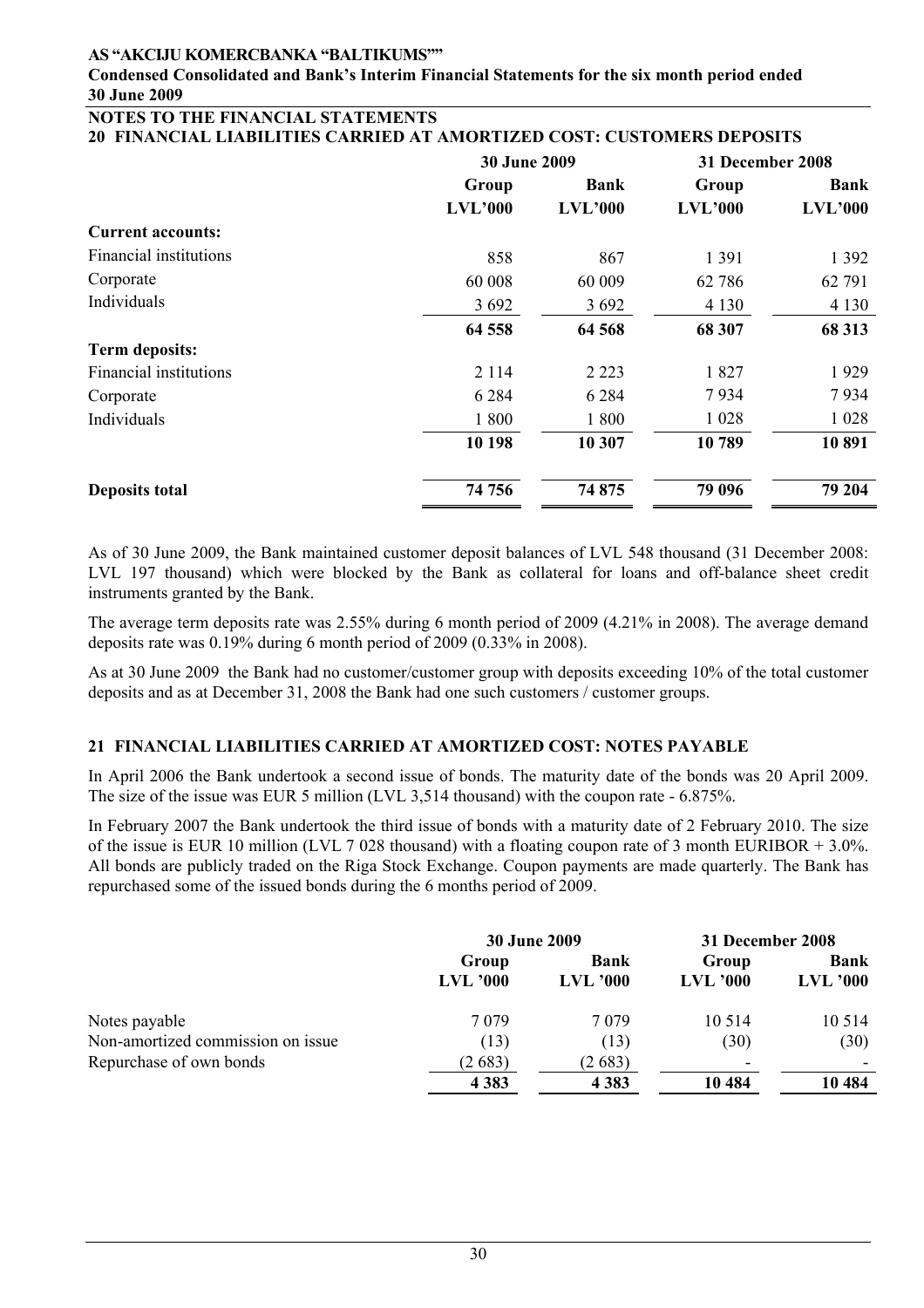**Condensed Consolidated and Bank's Interim Financial Statements for the six month period ended 30 June 2009** 

## **NOTES TO THE FINANCIAL STATEMENTS 22 PROVISIONS**

|                       | Group   | Bank    |
|-----------------------|---------|---------|
|                       | LVL'000 | LVL'000 |
| 31 December 2008      | 87      | 86      |
| Increase of provision | 38      | 38      |
| <b>30 June 2009</b>   | 125     | 124     |

Provisions consist of provisions for unused vacations of employees.

### **23 DERIVATIVE FINANCIAL ASSETS AND LIABILITIES**

|                                          | <b>Bank and Group</b><br><b>30 June 2009</b><br>'000 LVL |                          | <b>Bank and Group</b><br>31 December 2008<br>'000 LVL |                          |
|------------------------------------------|----------------------------------------------------------|--------------------------|-------------------------------------------------------|--------------------------|
|                                          | Carrying<br>value                                        | <b>Notional</b><br>value | Carrying<br>value                                     | <b>Notional</b><br>value |
| <b>Assets</b>                            |                                                          |                          |                                                       |                          |
| Forward contracts                        | 367                                                      | 31 008                   | 219                                                   | 7619                     |
| <b>Total derivative financial assets</b> | 367                                                      | 31 008                   | 219                                                   | 7619                     |
| <b>Liabilities</b>                       |                                                          |                          |                                                       |                          |
| Forward contracts                        | 263                                                      | 30 905                   | 135                                                   | 7 5 3 5                  |
| <b>Total derivative liabilities</b>      | 263                                                      | 30 905                   | 135                                                   | 7535                     |

As at 30 June 2009 the Bank had 45 foreign exchange forward contracts outstanding (31 December 2008: 14 contracts).

## **24 EARNINGS PER SHARE**

As of 30 June 2009 the Bank had no dilutive potential for ordinary shares and therefore, diluted earnings per share are the same as the basic earnings per share.

Basic earnings per share are calculated by dividing the net income attributable to the shareholders by the weighted average number of ordinary shares in issue during the year.

|                                                                                                           | <b>30 June 2009</b> |                 | <b>30 June 2008</b><br><b>Unaudited</b> |                 |  |
|-----------------------------------------------------------------------------------------------------------|---------------------|-----------------|-----------------------------------------|-----------------|--|
|                                                                                                           | Group               | <b>Bank</b>     | Group                                   | <b>Bank</b>     |  |
|                                                                                                           | <b>LVL</b> '000     | <b>LVL</b> '000 | <b>LVL '000</b>                         | <b>LVL '000</b> |  |
| Net income attributable to Equity holders of the<br>Bank<br>Weighted average number of shares outstanding | 1671                | 901             | 2 1 3 5                                 | 2415            |  |
| during the 6 month period                                                                                 | 15 178 200          | 15 178 200      | 12 710 150                              | 12 710 150      |  |
| Basic earnings per share, LVL                                                                             | 0.110               | 0.059           | 0.168                                   | 0.190           |  |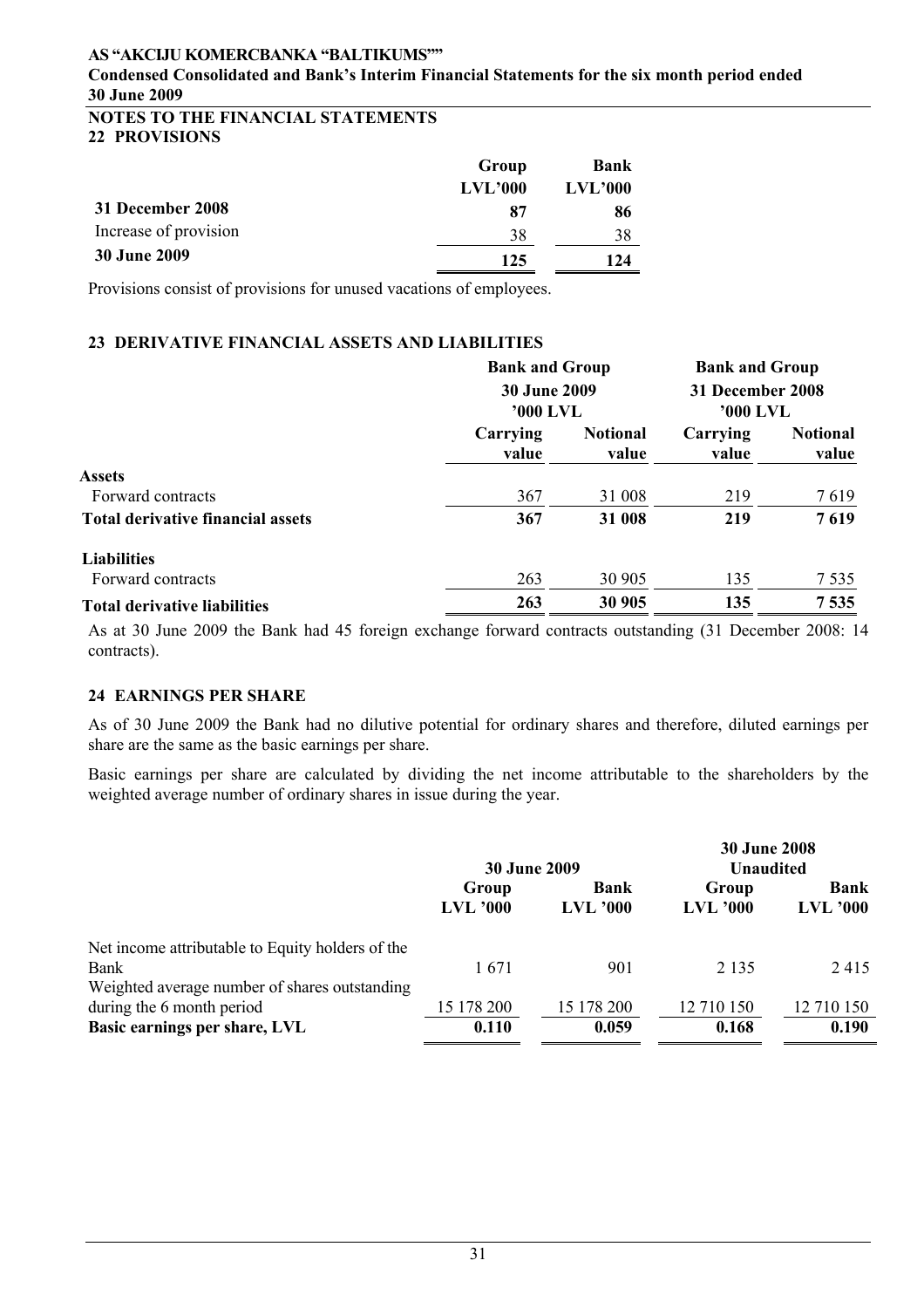## **Condensed Consolidated and Bank's Interim Financial Statements for the six month period ended 30 June 2009**

### **NOTES TO THE FINANCIAL STATEMENTS 25 TRANSACTIONS WITH RELATED PARTIES**

Related parties are defined as shareholders who have significant influence over the Bank, companies in which they have a controlling interest, members of the Council and the Management Board, key management personnel, their close relatives and companies in which they have a controlling interest, as well as associated companies. All transactions with related parties have been carried out at an arm's length basis.

Loans, deposits and other claims and liabilities to related parties include the following:

|                                     | 30 June 2009    |                 | 31 December 2008 |                 |  |
|-------------------------------------|-----------------|-----------------|------------------|-----------------|--|
|                                     | Group           | Bank            | Group            | <b>Bank</b>     |  |
|                                     | <b>LVL</b> '000 | <b>LVL</b> '000 | <b>LVL '000</b>  | <b>LVL '000</b> |  |
| Loans to customers                  | 802             | 824             | 164              | 846             |  |
| Derivatives                         |                 |                 | 10               | 10              |  |
| Credit lines                        |                 | 385             | 95               | 270             |  |
| <b>Total loans and other claims</b> | 802             | 1 209           | 269              | 1 1 2 6         |  |
| Term and demand deposits            | 3 5 4 0         | 3658            | 874              | 3 5 8 0         |  |
| Total deposits and other            |                 |                 |                  |                 |  |
| <b>liabilities</b>                  | 3 5 4 0         | 3658            | 874              | 3580            |  |

|                                                | 6 month period ended<br><b>30 June 2009</b> |                                                                                | 6 month period ended<br><b>30 June 2008</b><br><b>Unaudited</b> |              |  |
|------------------------------------------------|---------------------------------------------|--------------------------------------------------------------------------------|-----------------------------------------------------------------|--------------|--|
|                                                | Group                                       | <b>Bank</b><br>Interest rate % Interest rate % Interest rate % Interest rate % | Group                                                           | <b>Bank</b>  |  |
| Loans to customers<br>Term and demand deposits | 7.84<br>0.61                                | 7.84<br>0.61                                                                   | 8.87<br>3.74                                                    | 8.87<br>3.74 |  |

The Council and the Board remuneration in six month 2009 was LVL 184 thousand (six month 2008: LVL 168 thousand (unaudited)).

|                                                 | 6 month period ended<br><b>30 June 2009</b> |                 | 6 month period ended<br><b>30 June 2008</b><br><b>Unaudited</b> |                      |  |
|-------------------------------------------------|---------------------------------------------|-----------------|-----------------------------------------------------------------|----------------------|--|
|                                                 | Group                                       | <b>Bank</b>     | Group                                                           | <b>Bank</b>          |  |
| Income from related party transactions          | .000<br>LVL.                                | <b>LVL '000</b> | <b>LVL '000</b>                                                 | LVL<br>$^{\circ}000$ |  |
| Commission income                               | 16                                          | 16              | 9                                                               | 9                    |  |
| Interest income                                 | 9                                           | 23              | 3                                                               | 3                    |  |
| <b>Expenses from related party transactions</b> |                                             |                 |                                                                 |                      |  |
| Interest expenses                               | 55                                          | 55              | 17                                                              | 17                   |  |
| Other                                           |                                             | 36              |                                                                 | 5                    |  |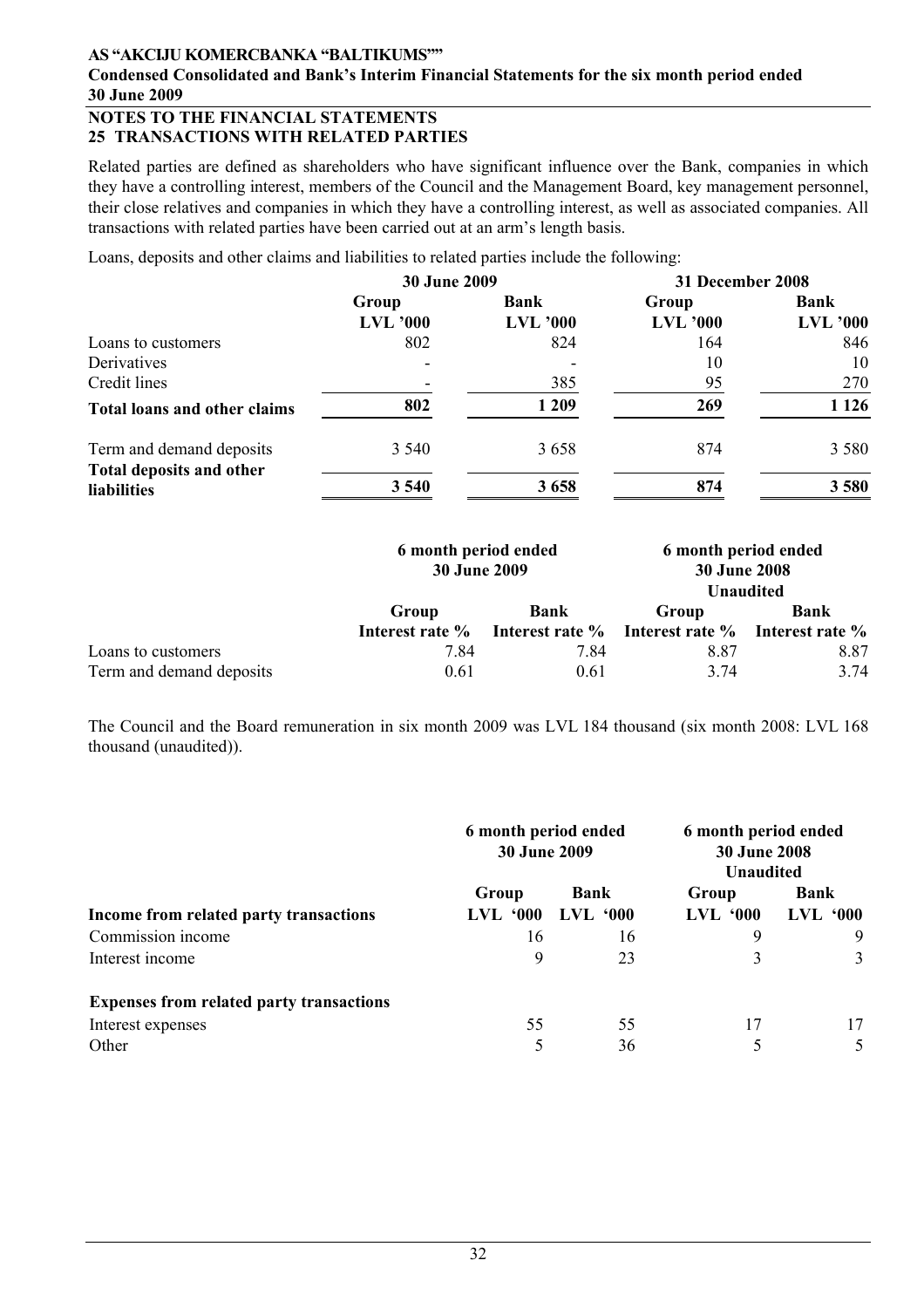# **NOTES TO THE FINANCIAL STATEMENTS**

#### **26 ASSETS UNDER MANAGEMENT**

Funds under trust management represent LVL 6 617 thousand and include securities and other assets held by the Group on behalf of the clients. The Group generates commission income from securities trust management services. Contracts signed with the clients ensure that the Group is not exposed to interest payments, loans, and currency risk in relation to such securities.

### **27 CONTINGENT LIABILITIES AND COMMITMENTS**

At any time the Bank has outstanding commitments to extend credit. These commitments take the form of approved loans, credit card limits and overdraft facilities.

The Bank provides financial guarantees and letters of credit to guarantee the performance of customers to third parties. These agreements have fixed limits and generally extend for a period of up to five years.

The contractual amounts of commitments are set out in the following table by category. The amounts reflected in the table for commitments assume that amounts are fully advanced. The amounts reflected in the table for guarantees and letters of credit represent the maximum accounting loss that would be recognized at the balance sheet date if counterparties failed to completely perform as contracted.

|                                   | <b>30 June 2009</b> |             | <b>30 June 2008</b> |         |  |
|-----------------------------------|---------------------|-------------|---------------------|---------|--|
|                                   | Group               | <b>Bank</b> | Group               | Bank    |  |
|                                   | LVL'000             | LVL'000     | LVL'000             | LVL'000 |  |
| Unutilized loan facilities        | 4018                | 4018        | 3 2 8 9             | 3 2 8 9 |  |
| Unutilized credit card facilities | 305                 | 305         | 293                 | 293     |  |
| Guarantees                        | 298                 | 298         | 80                  | 80      |  |
|                                   | 4 6 21              | 4 6 21      | 3 6 6 2             | 3 6 6 2 |  |

### **28 SUBSEQUENT EVENTS**

No significant subsequent events have occurred that would materially impact the financial statement presentation, or indicate at events.